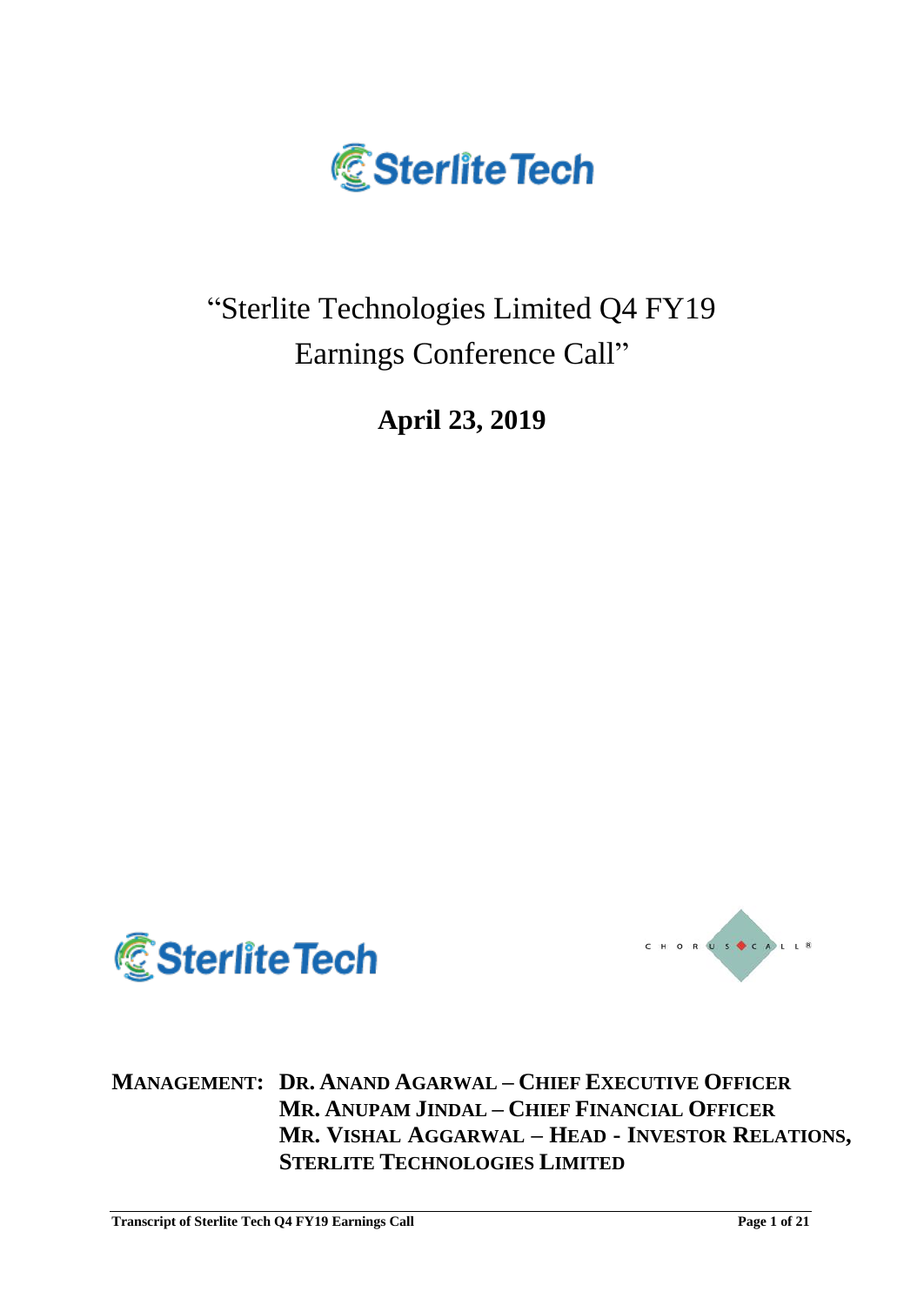- **Moderator:** Ladies & gentlemen, good day and welcome to the Sterlite Technologies Limited Q4 FY19 earnings conference call. As a reminder, all participant lines will be in the listen-only mode and there will be an opportunity for you to ask questions after the presentation concludes. Should you need assistance during this conference call, please signal an operator by pressing '\*' then '0' on your touchtone phone. Please note that this conference is being recorded. I now hand the conference over to Mr. Vishal Aggarwal – Head, Investor Relations, Sterlite Technologies Limited. Thank-you and over to you, sir.
- **Vishal Aggarwal:** Thank you, Lizan. Good evening everyone and thank you for joining us today. With me on the call are Anand Agarwal – CEO of STL and Anupam Jindal – CFO of STL. Anand will begin with the key highlights and initiatives of FY19, and then we will round up with our outlook and strategic focus for FY20 and beyond. Anupam will then take us through the financial performance and financial priorities going forward after which, we will open the floor for Q&A. We have also uploaded the presentation on our website for those who cannot access at live, right now.

Before we proceed with this call, I would like to add that some elements of this presentation may be forward-looking in nature and must be viewed in relation to the risk pertaining to our business. The Safe Harbor clause indicated in our "Presentation" also applies to this conference call.

Now let me turn the call over to Anand.

**Dr. Anand Agarwal:** Thank you Vishal and good evening everyone. Before I begin with my comments, I wanted to take a moment to thank and complement the entire team of STL for the tremendous performance and accomplishments in this fiscal year. I am extremely proud of our team's passion and zeal to build the STL of today. We have grown from about Rs. 3,200 crore last year to an all-time high revenues of about Rs. 5,100 crore this year, which is a massive jump of almost 60%. And I am equally proud of how we serve as a trusted partner to our customers as they transition from one technology era to the next and as they transform their business model to generate value for their end customers.

# **Slide 4:**

I would start my comments by giving you a quick snapshot of how this year shaped for us and this slide is particularly my favorite because it showcases the seeds of the exciting times that lie ahead of us. During the year, we launched six new "solutions", we won 35 new customers, we acquired Metallurgica Bresciana, we took decisions on growth and executed capacity expansion and are wrapping FY19 with 271 patents and an all-time high order book of more than Rs. 10,500 crore. And in the next few slides, I will talk about some of these developments in more detail.

# **Slide 5:**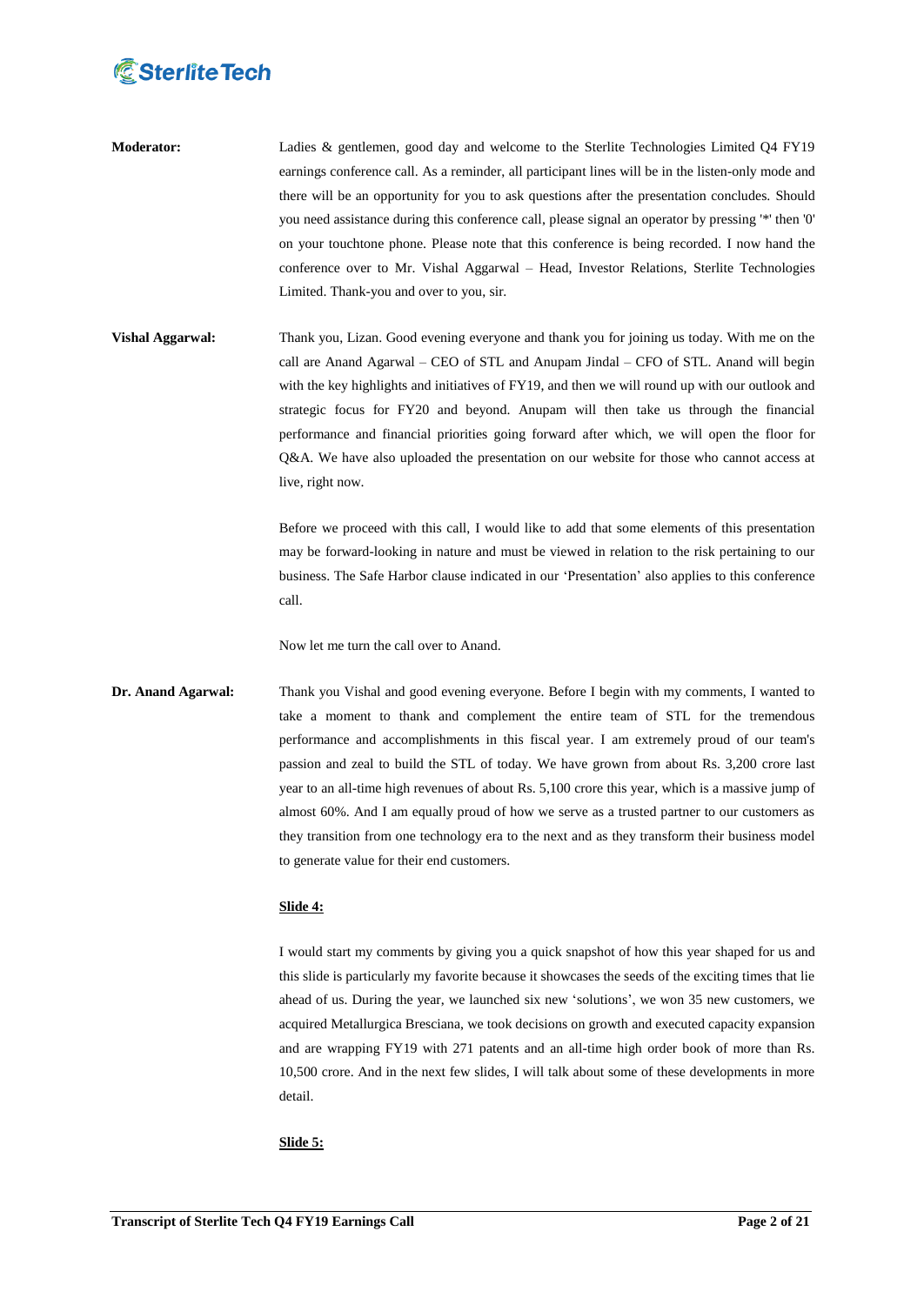Now coming to what led to our growth in FY19, I think I will break it into two parts. On the connectivity solutions side, which is the Product side, we saw increased fiber deployments in Europe, in India as well as the rest of the world, which are now amongst the strongest markets for our optical solutions. On the flip side though, China's demand was relatively flattish this year, which now accounts for less than 5% of our overall revenue. We also made an entry into two of the top five global cloud providers that are heavily investing into future networks. I would say our inroads into new Tier-1 telco"s and high value-added products and solutions paved the way for the growth in this division.

On the Network Services and Software side, we partnered with top two telco"s in India on their network design and rollout. We also saw new customer wins of tier-1 telco"s for our BSS/OSS Software Platform. And the other part of the demand came from the national broadband initiatives of "Bharat Net" and State-led initiatives of "Smart Cities", where we secured orders for network rollout in the State of Maharashtra and we see an equally strong pipeline of orders in coming quarters. From the large Enterprises segment, it was largely on accounts of spend on network modernization by Defense as well as power and utilities, which included our marquees and with Naval defense for building their state-of-the-art digital communication network. On an overall basis, I would say that the company's focus in FY19 has been largely into India, Europe, Latin America, which amounted to almost 90% of our revenues.

## **Slide 6:**

Now let us look at how all of this translates into numbers. If we compare ourselves to what we were three years ago to where we are now, we see that apart from strong growth in revenues, our customer mix also is evolving. We have significantly strengthened the new customer segments like Enterprises and Citizen Networks, and we have created an added focus on cloud companies. A good chunk of revenue, almost 37% now, comes from these new segments, while we continue to deepen our engagements as global telecom providers who will continue to play an integral role in our growth journey. In terms of geographical mix, our export has grown by more than 3x in the last three years with Europe becoming an extremely strong market for us. We are now partners of choice for the largest telco's in Europe, in India with our suite of connectivity solutions. And closer home, we are partnering with a tier-1 operator for one of the world's largest greenfield 4G rollout. And this year has marked the beginning of another new segment for us, which is the cloud provider. We have made our way into two of the largest global cloud providers. At the same time, we remain extremely focused and have deep engagement with select few customers, which is evidenced from our customer profile where roughly top-20 customers account for more than 75% of our revenues.

### **Slide 7:**

As a Company we are extremely focused on the needs of our customers and constantly strive to deliver innovative products and solutions for their evolving needs. This year marked the launch of six "solutions" aside from our product innovations. One of our biggest launches have been FTTx Mantra, which is an innovative ready to deploy FTTx kit and the TruRibbon, which is a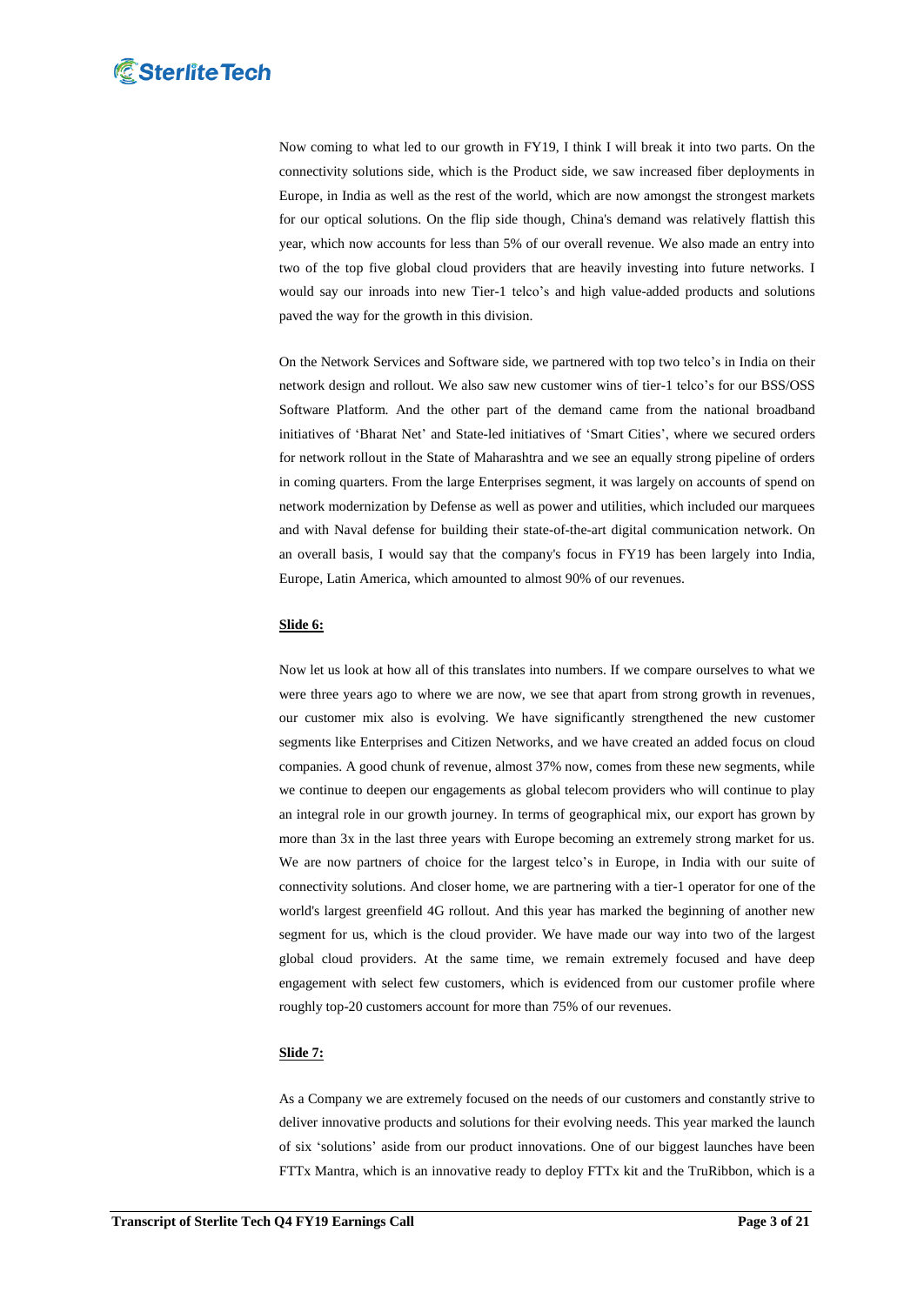1,728 fiber count cable for data centers as well as small cell solutions. The other interesting one is the "S-PODS" which is an addition to our programmable networking segment and our unique lead 360 degree approach is now a key value driver for our customers, who are looking at endto-end network design and rolling out partners for faster and efficient data network creation. All these exciting launches and partnerships reside on the backbone of 271 patent, three innovation centers and two software delivery centers.

# **Slide 8:**

Our capacity expansion plans of 50 million fkm for optical fiber and 33 million fkm for optical fiber cables remains on track. Our new greenfield silicon to fiber plant in Aurangabad is built on world-class industry 4.0 principles with high degree of IoT and automation. This plant is already under final installation and commissioning and will start gradual commercial production from the Q2 of the current year. At some point of this year we would also want to arrange a plant visit for this new facility for our investor community and I would request all of you to come and witness the engineering and technology behind the intricate silicon to fiber manufacturing. Another major development this year for us was the acquisition of Metallurgica Bresciana, which now has given us a point of presence in the heart of the Europe market thus, significantly increasing our market reach in that geography. We are seeing fantastic synergies between our India and Italy plant with integrated planning and supply chain.

### **Slide 9:**

This for me is personally an extremely important slide. I think we don't talk about this enough, but our team at STL is continuing to become stronger by the day. We are attracting great talent for all our business functions. I am glad to share with you that in terms of the talent profile, 74% of our employees are graduates and postgraduates, and 18% are working out of offices and manufacturing facilities outside India. During the year, we attracted some of the best global talent in the fields of technology, engineering, analytics and further strengthening our overall technology expertise.

### **Slide 10:**

Sustainability and Governance continue to be an extremely strong pillar for the Company and we remain very committed to this cause. The Company recently won the Zero Waste to Landfill certification for our cable facilities and STL touched towards 200,000 lives through our corporate social responsibility as well as volunteering initiatives in FY19 with a cumulative impact of over 830,000 lives.

### **Slide 11:**

Okay. So this was FY19, a truly transformative year for us. What's next? We believe that the future looks even more exciting, and let me walk you through it.

### **Slide 12:**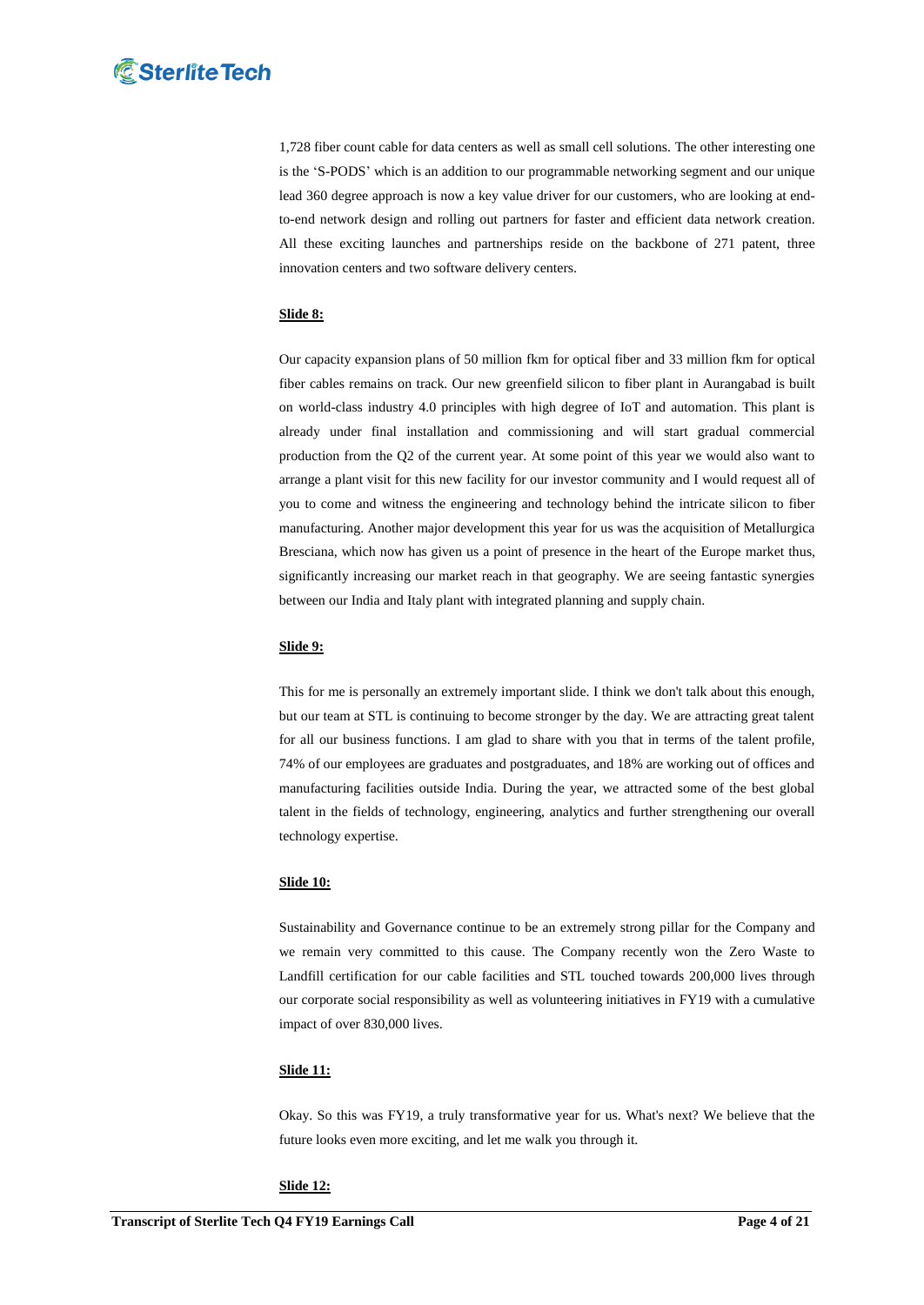From where we are today, we see ourselves at an inflection point of mega trends impacting data network creation. Our hyper-connected world requires a hyper-connected network. I am sure I do not need to emphasize more on the importance of hyper-scale network in today's day where there are at least a million use cases for building enormous bandwidth and automated networks.

# **Slide 13:**

These networks unlike the traditional ones, have four important characteristics. They will be denser. What I mean by denser is that the strong adoption of 5G macro technologies and LTE small cells will require a huge investment in the access layer, with multiple points of connect wherein each access point of connect is connected by fiber. Next, these networks will be deeply fiberized to fuel the requirements of ultra-low latency and ultra-high bandwidth. They are going to be vendor neutral and disaggregated. By disaggregated I mean that the hardware and software will be de-coupled and software will be open, programmable as well as scalable. Lastly, storage, transportation and computing processing, everything will happen at the edge closer to the point of consumption leading to the creation of multiple edge data centers.

# **Slide 14:**

And these new age networks are being created, not only by telco"s but also by new players like the cloud companies, citizen infrastructures as well as large enterprises. These are characterized by their rapid technology adoption cycles and deployment of best-in-class technology that continue to have a significant influence on the industry structure, network architectures and customer consumption models.

# **Slide 15:**

What really is happening is something very interesting. If you look at the traditional telco's, they are evolving by moving their focus upwards into the value chain, moving from network arbitrage to platform to apps and the cloud to apps. And what we see, the cloud providers, the social network providers, are moving downwards from apps to platform to network creation. So to add to this network creation pie are the large enterprises like defense, railways and the citizen networks like Digital India, NBN & Australia, etc. This evolving model of data network creation is where the economic mode lies for STL. What is equally interesting is that this new mega opportunity is in making for us, which did not exist in the voice era.

### **Slide 16:**

The emergence of new network architecture and new class of customer segments, both are leading to change in consumption models. The customers are increasing their network volumes, the architectures are per se transforming, the underlying software architectures are transforming leading to new application as well as use cases. And all of this has started to translate into change in the buying patterns and the need for an end-to-end data network solutions provider. We are seeing customers extremely excited and open to engage at a much deeper level on the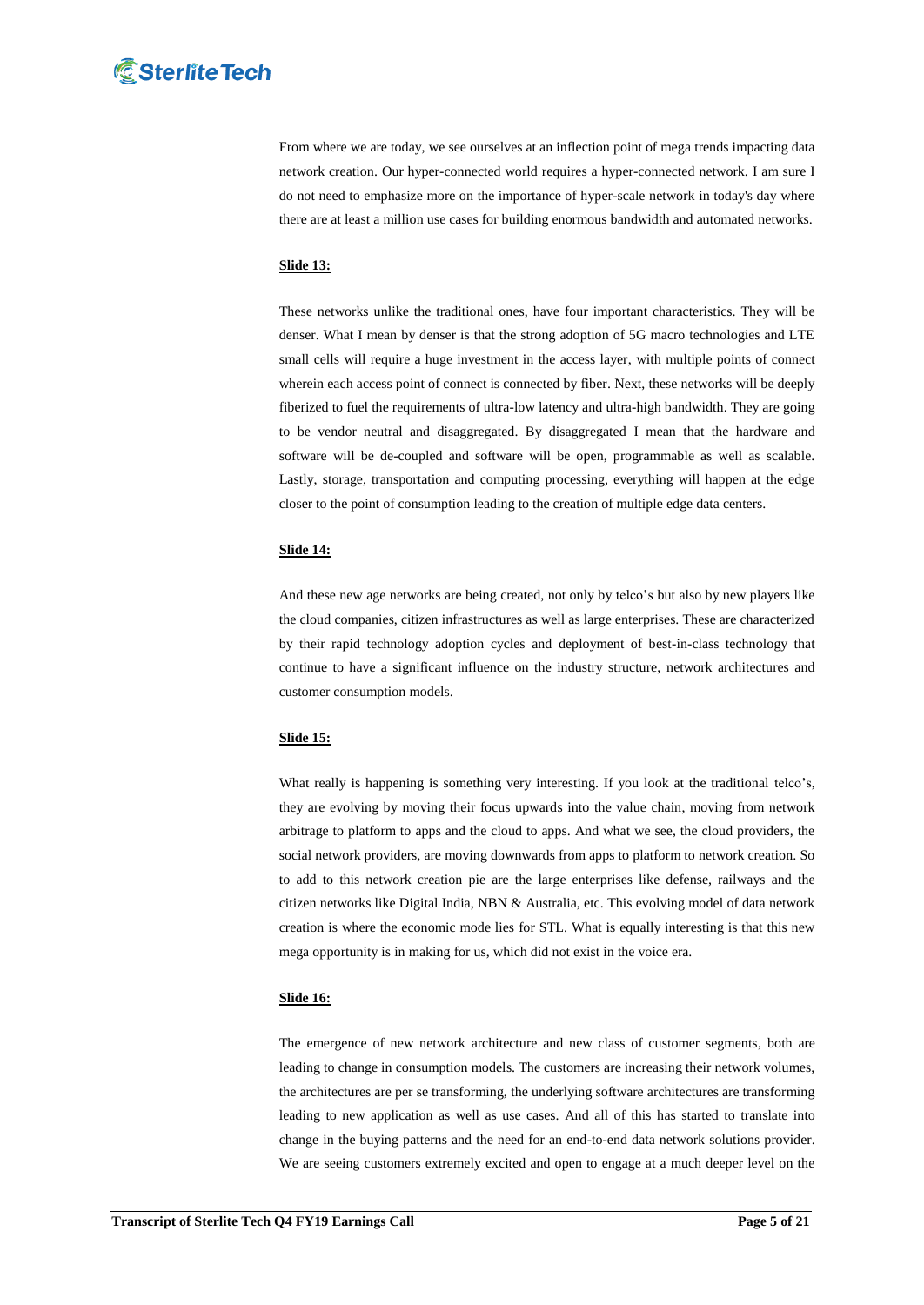innovation and end-to-end data network partner model where the focus of our Company exactly lies.

## **Slide 17:**

For us, all these transitions and transformations are creating an enormous opportunity. Our addressable market continues to get expanded multifold. What used to be an addressable market of almost about US\$20 billion in 2017, will be expanding to about \$75 billion out of the total annual capex spend of \$300 billion towards the network infrastructure creation by 2023. And we are going about this through our four-pronged strategy. We want to innovate more and more new products and solutions shifting our focus towards high value-added products. We will enter into new customers and new geographies with market share expansion. And finally, we will expand into new market customer applications and adopt an integrated "solutions-based offering.

# **Slide 18:**

We at STL are evolving as our customers' expectations are. It is no longer about product features or volume or fiber kilometers or in-time delivery. It is now about co-creation with customers for their unique needs, optimization of total cost of ownership and time to market for new offerings. In fact, FY19 saw a completely different customer engagement model. We revamped our model to move away from customer satisfaction to customer engagement. We now have a dedicated key account management team, with a dedicated, designated key account manager who's responsible to certain customers for their end-to-end needs, and key account management forms an important part of our tracking measures.

### **Slide 19:**

And our evolving customer engagement model came into existence principally for two reasons. One is that the customers' needs are moving towards an application-centric approach rather than a specific-product or service-level approach and secondly to have multiple and layered conversations across our business lines for our customers. This change in the way of engagement is in fact leading to deeper level of partnerships with customers. Internally, we are now beginning to look at the business not as connectivity products and network services but rather as solutions of mobility, access, long-haul connectivity, network modernization and data center based on the end customer application needs.

#### **Slide 20:**

With this solution-based approach and expansion of our offerings to fulfill their applicationcentric requirements, we are now working towards a deeper share of customer wallet. Our \$75 billion total addressable market is built on the premise of new portfolios, new business lines, new customer acquisition, new geographies and solution-centric model across the three layers of the network.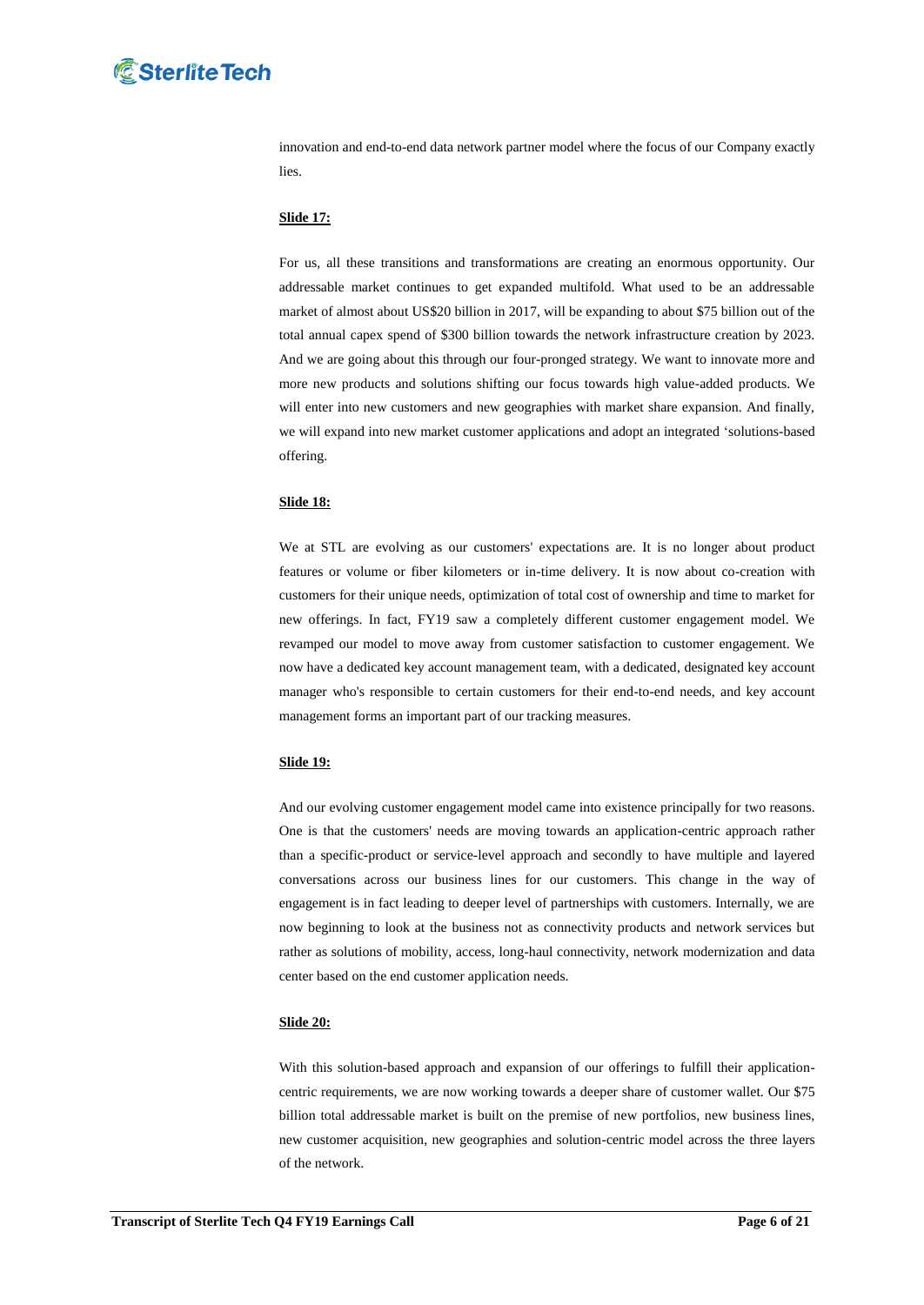

# **Slide 21:**

We believe that this approach will lead to new and evolved demand drivers for FY20 and beyond. These include, increased FTTx penetration in Europe and India; 5G rollout kicking off in 2020 and taking up pace between 2022-2025. Mobile backhaul fiberization in geographies like India, which is still a heavily under-penetrated market. Increase in investments by OTT players creating opportunity towards the data center interconnecting US. Digital broadband spending towards rural connectivity in India and network modernization by large enterprises like Defense, Railways and Oil and Gas. The increased trend towards virtualization by the operators will also open new windows of opportunity for us as a full stack data network virtualized player.

# **Slide 22:**

So our outlook ahead of us is a growing total addressable market of about \$75 billion, out of which our current share is less than 1%. We are strongly positioned towards tapping this opportunity and generating value for our customers through our USP of end-to-end data network solution provider. And we see ourselves directionally continuing to strengthen our global market share in this new TAM as we have done in a structured fashion for all our business areas.

### **Slide 23:**

This slide as you can see, summarizes our present view of our customer segments, our offerings built on our five pillars of customer engagement: technology, talent, delivery & supply chain and sustainability & governance.

### **Slide 24:**

We are off to a promising start to FY 2020, reflecting high energy and positive momentum for our business, an all-time high order book for more than Rs. 10,500 crore and much sharper visibility on growth for the years to come. I would like to reiterate that we remain committed to our important milestone of achieving \$100 million net profit in FY20 and delivering growth beyond, creating value for our shareholders.

### **Slide 25:**

And as we step into the new fiscal year, to kick off this new growth part, we have given ourselves a new look with a new logo. The new fresh look symbolizes our transformation as a new age data network solution provider in the hyper-connected world, committed to delivering exceptional, durable and quantifiable value to our customers.

With this, I now hand it over to Anupam for his comments.

Anupam Jindal: Thank you, Anand and good evening to everyone.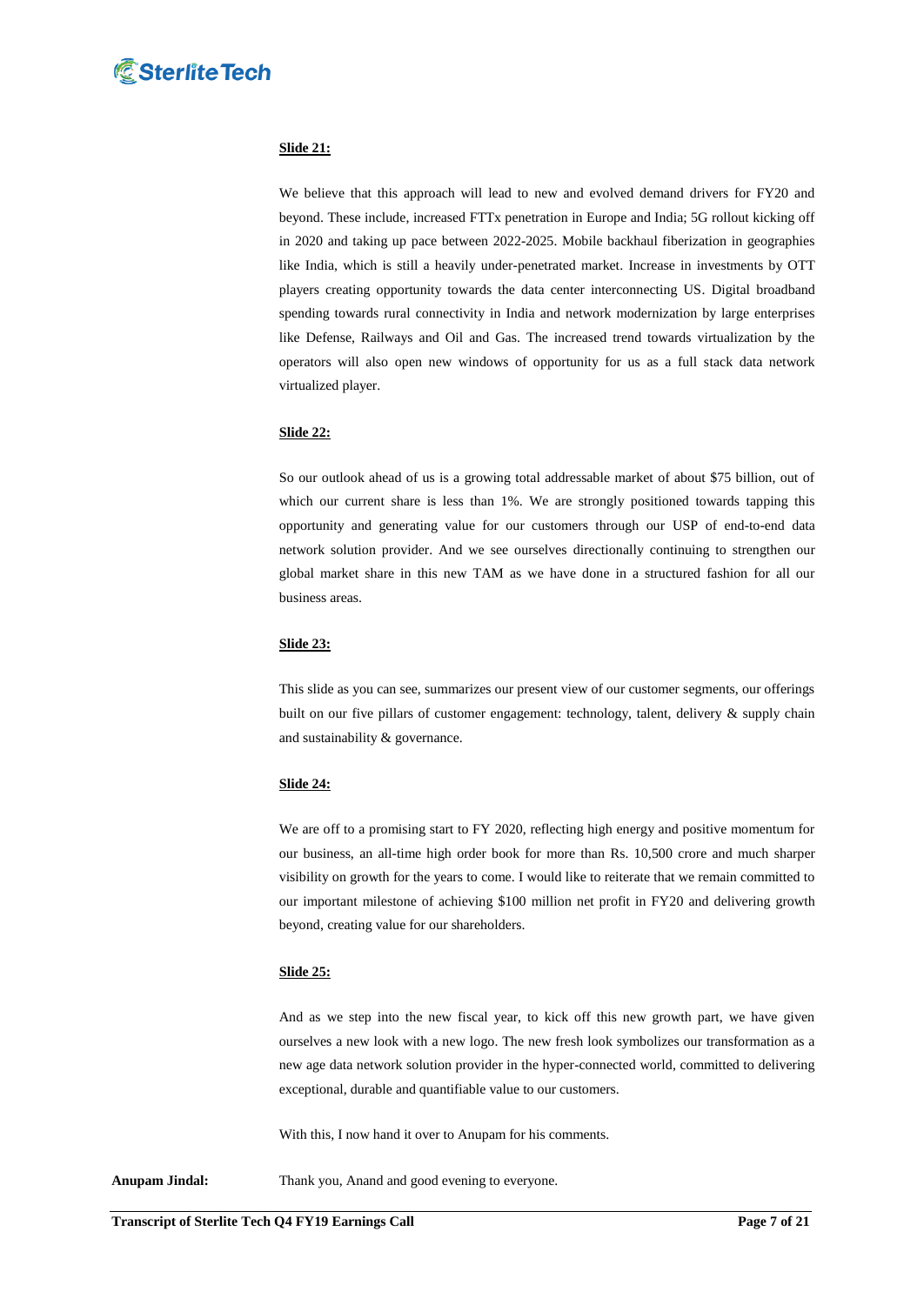# **Slide 27:**

 We had a fabulous quarter with all the key financial metrics of revenue, profits and ROCE showing strong growth on Y-o-Y and Q-o-Q basis. On the business side, one of the key developments during the quarter was our entry into one of the biggest cloud providers towards innovative solutions for data center connectivity. We have one of the highest patent filings in the last quarter taking our total patent count up from 234 in Q3 to 271 in Q4. The last quarter also saw an increasing pace of execution of both Navy and Defense order and the start up of the cable expansion in both our India and Italy facilities.

# **Slide 28:**

Coming to the performance of the quarter, this has been yet another record-breaking quarter for us with the highest ever revenue, highest ever EBITDA and highest ever PAT that came with Y-o-Y growth of 112%, 38% and 47%, respectively. The blended EBITDA margin for the current quarter is 18.3% as compared to the previous quarter margin of 22.8%. This is on account of the change in revenue mix, with services and software accounting for roughly about 50% of the revenue. I would say that about 300 basis points can be attributed to the mix, and the rest 150 basis points will be on off-site openings for fiber in China and some parts in India. Going forward, we see percentage EBITDA margins to grow in the range of 18% to 20% based on the mix and industry leading ROCE of 25%.

# **Slide 29:**

I think it is important for us to spend some time on this slide. What we have done here is to show how the company's business is evolving. We are moving towards a much higher total addressable market in years to come and looking at double-digit growth which we will tap to our increase in solution-based offerings and change in the capital employee structure. As we are adding businesses to the portfolio, we are looking at less capex intensive model, which aids higher ROCE to the business, albeit at lower blended EBITDA margin when compared to the fixed asset heavy business profile. As it is evident over the years, following this approach, we have been able to grow absolute profits at double-digit rate and significantly enhance our capital productivity. We expect our financial profile at the Company level to represent a normalized EBITDA margin of 18% to 20% and ROCE in excess of 25% with our evolving business mix. It is important for me to highlight that our guided EBITDA margins are a function of blend of different businesses with different financial profile. On individual business segments, endeavour would be to continue operating the business with a global best margin structure through dedicated business initiatives towards cost rationalization and high valueadded products.

### **Slide 30:**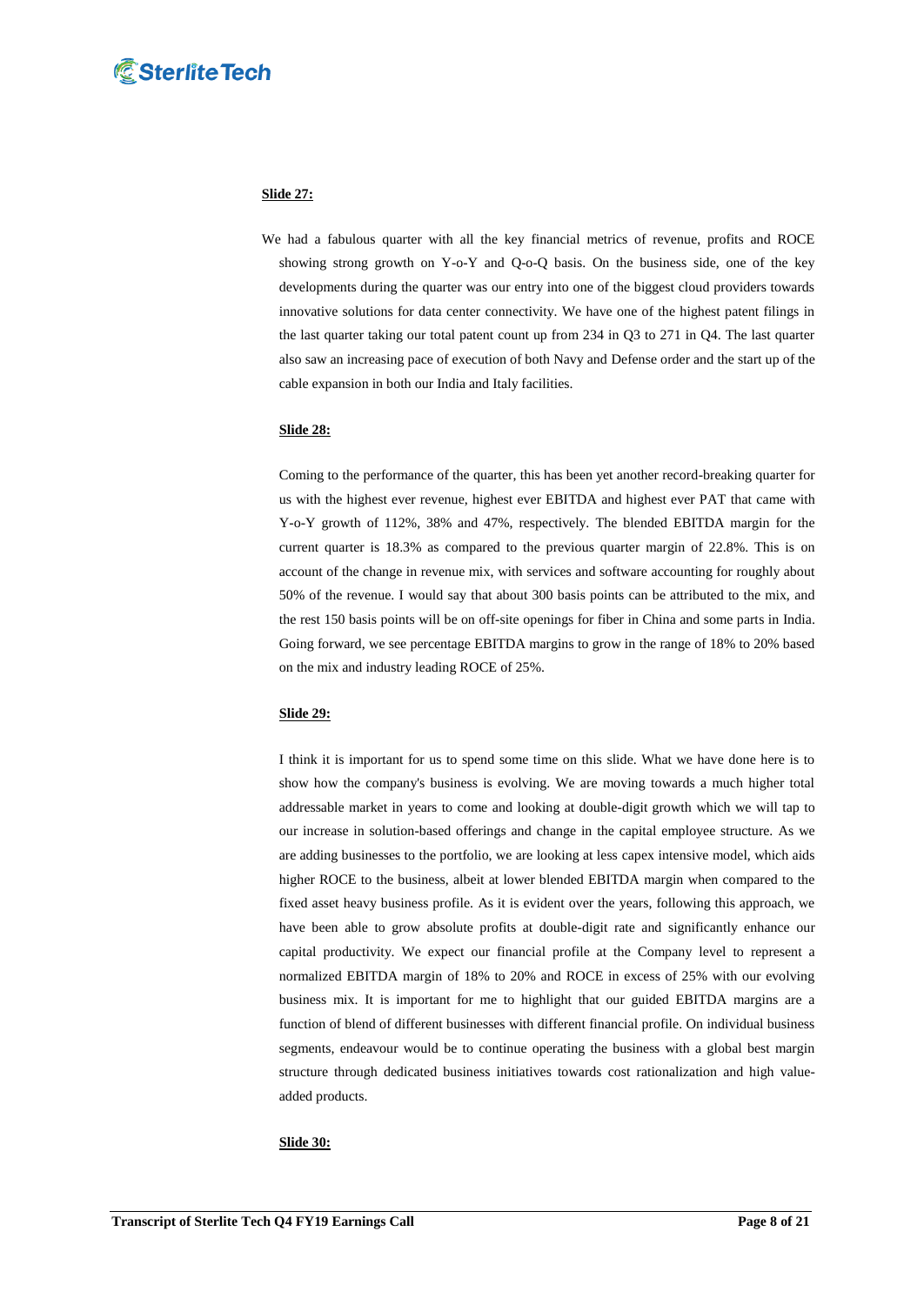In the process, we remain committed and continue to create value year-on-year for our shareholders. We have more than doubled our size in the last three years, our revenue CAGR is north of 30% and EBITDA growth is 35%. Our profits have grown by 2.8x in the last two years alone, and ROCE"s at 34% for this year. As a Company, we continue to focus heavily on, not only growth but also on the cost optimization and capital allocation. We will also prudently continue to invest in technology, talent and customer engagement to drive growth for future years.

# **Slide 31:**

As STL enters its next phase of growth, the Company has laid its financial priorities wellintact on those strong Governance standards. Our approach towards "Growth", "Earnings" and 'Capital allocation' are well chartered to help with growth in a value-accretive manner for all its stakeholders. The Company's success will continue to be built by a strong foundation of Corporate Governance that will enable a sustainable growth going forward.

# **Slide 32:**

For your reference, we have captured an abridged version of the P&L and the Balance sheet. Revenue, EBITDA and PAT grew by 59%, 48%, and 68% respectively, as compared to FY 2018. ROCE for full year improved to 34% from 30% in FY18. The EBITDA percent for FY19 has dropped by about 170 basis point from FY18 on account of changing business mix with Services and Software business contributing more than 35% of the total revenue. The margin profile for our Product business remain the strong at about 27%-28% and we have started to see some scale benefits accrue to our Services business. This has resulted in EBITDA margins of about 11% to 12% in business. Consistent towards our dividend policy, I am also happy to announce that our Board has declared a dividend of Rs. 3.5 per share for FY19, which translates to about 30% of our net profits, which is up by 75% compared to Rs. 2 per share given last year, which is in line with our profit growth.

## **Slide 33:**

Our debts have largely remained the same as compared to H1 2019 primarily on account of strong operating cash flows and similar level of capex payouts. I am happy to see our net debtto-equity ratio coming back towards a restrictive range of less than one. Our net debt to EBITDA ratio of 1.5x, we are fairly comfortable much below our stated range 2.5x.

Before I end my commentary and open the floor for questions, I would also like to take few minutes to address two concerns that the market have seemingly gotten worried related to us. Firstly, there have been a series of news flown on the backdrop of one recent China Mobile tender, where the prices for standard fiber/cable saw a sharp decline driven by local suppliers. This has led to a general market perception that the pricing structure of this industry has disrupted, and it would affect all the players globally to the same intensity. I would like to clarify that we see this development as more localized to a particular geography. And while it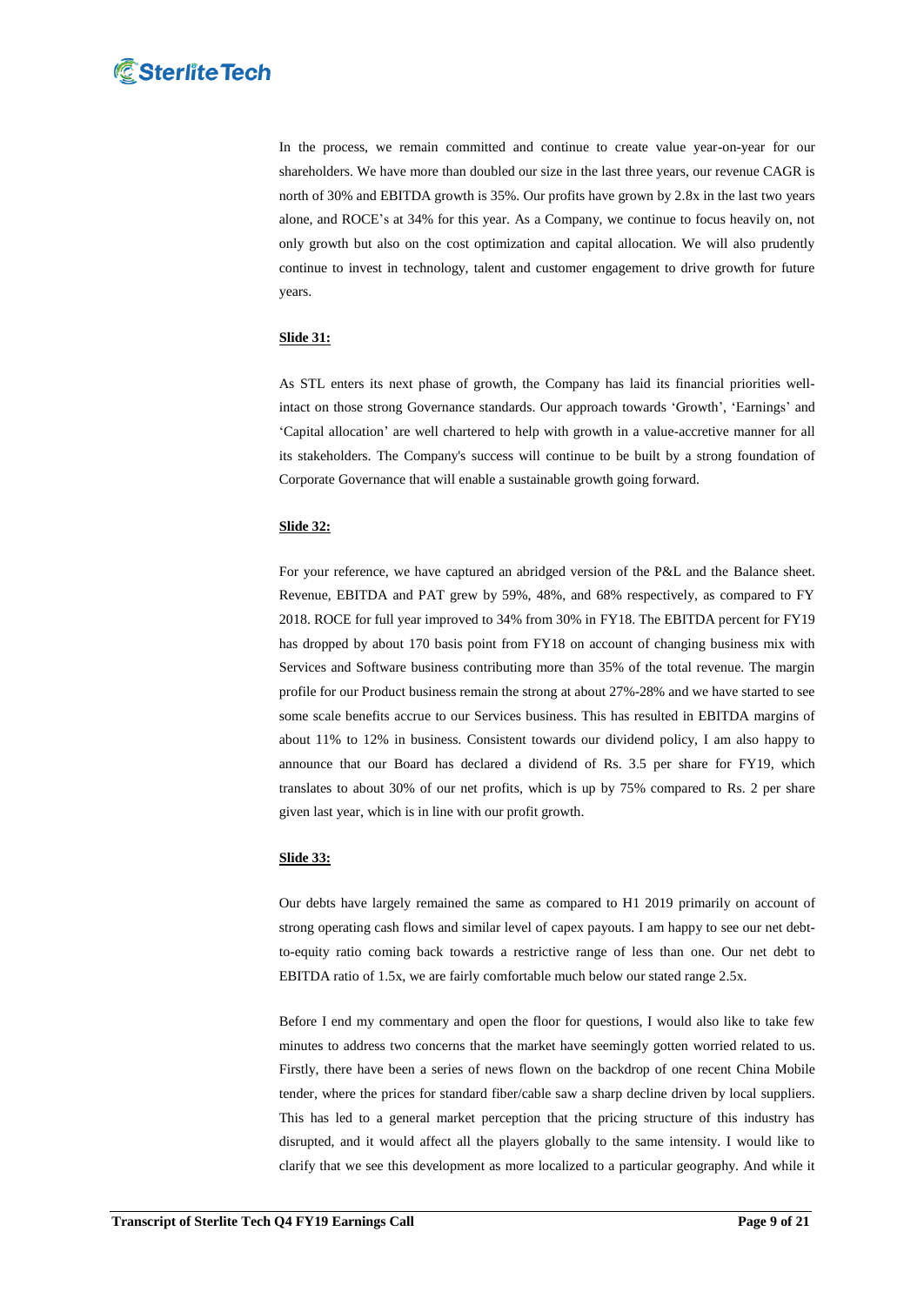has some little effect on the global pricing, we do not see this disrupting our financial profile in this business. So a mix of higher volumes, higher value-added products with better realization and our ongoing cost measures, we are confident our profit growth and our Product business next year and even the following years.

Second, related to promoter share pledge in STL, we would like to share some facts and details, which are already in public domain. The Volcan Group which is the ultimate promoter holding entity had taken a loan from International Banks following the delisting of Vedanta Resources from London Stock Exchange. As part of security collectors for this loan, the shares of Vedanta Resources, Sterlite Power and STL were collected last year around September 2018. The current loan outstanding is about \$900 million to be paid in tranches over the next three years. The security cover will be tested on quarterly basis, it is not subject to daily margin requirement. To that effect, the last quarterly testing happened in Feb 2019, and the security cover was found sufficient. The underlying structure of facility agreement with Global Bank is such where it is highly unlikely that the promoter share of STL would come under any risk of open market selling. The Group remains fully committed to their shareholding and extremely bullish on business prospects.

With this, we have come to an end of our presentation and would now be happy to take questions.

**Moderator:** Thank you. Ladies & gentlemen, we will now begin with the question-and-answer session. The first question is from the line of Aniket Pandey from Prabhudas Lilladher. Please go ahead.

**Aniket Pandey:** Congrats for the strong revenue growth performance in this quarter. So my first question was regarding the TAM actually. So I understand that you are trying to focus on increasing your TAM. So can we get a clarity on what steps you are taking to bring more factors under, I mean, what would be the revenue growth drivers for increasing your TAM?

**Dr. Anand Agarwal:** Aniket, there are several ones. One clearly is on the portfolio that we have for connectivity solutions; our products business we are increasing the scale, we are increasing the overall size, we are increasing the value-added product and we are increasing geography. And, at the same time, in the Services and Software business where we are doing, where we have a great sort of offering and positioning in India, we are intending to take that business global with one to two customers that will be looking at this year. And the fact that the overall network; the way that data networks which are getting built are being built in a very different fashion. They are being built in a disaggregated manner, they are being built by different providers other than telco"s. So all these optionality increases our TAM tremendously. And you would have seen that the fact that our order book itself has grown up from Rs. 2,500 crore to Rs. 10,500 crore because of our capability to access these new markets and these new opportunities at a global fashion.

**Aniket Pandey:** Okay. And sir you mentioned that your 37% of the revenues came from enterprise and citizen network and cloud, okay. So can we get the clarity on that? So basically, this would be accounted into your services revenues, right?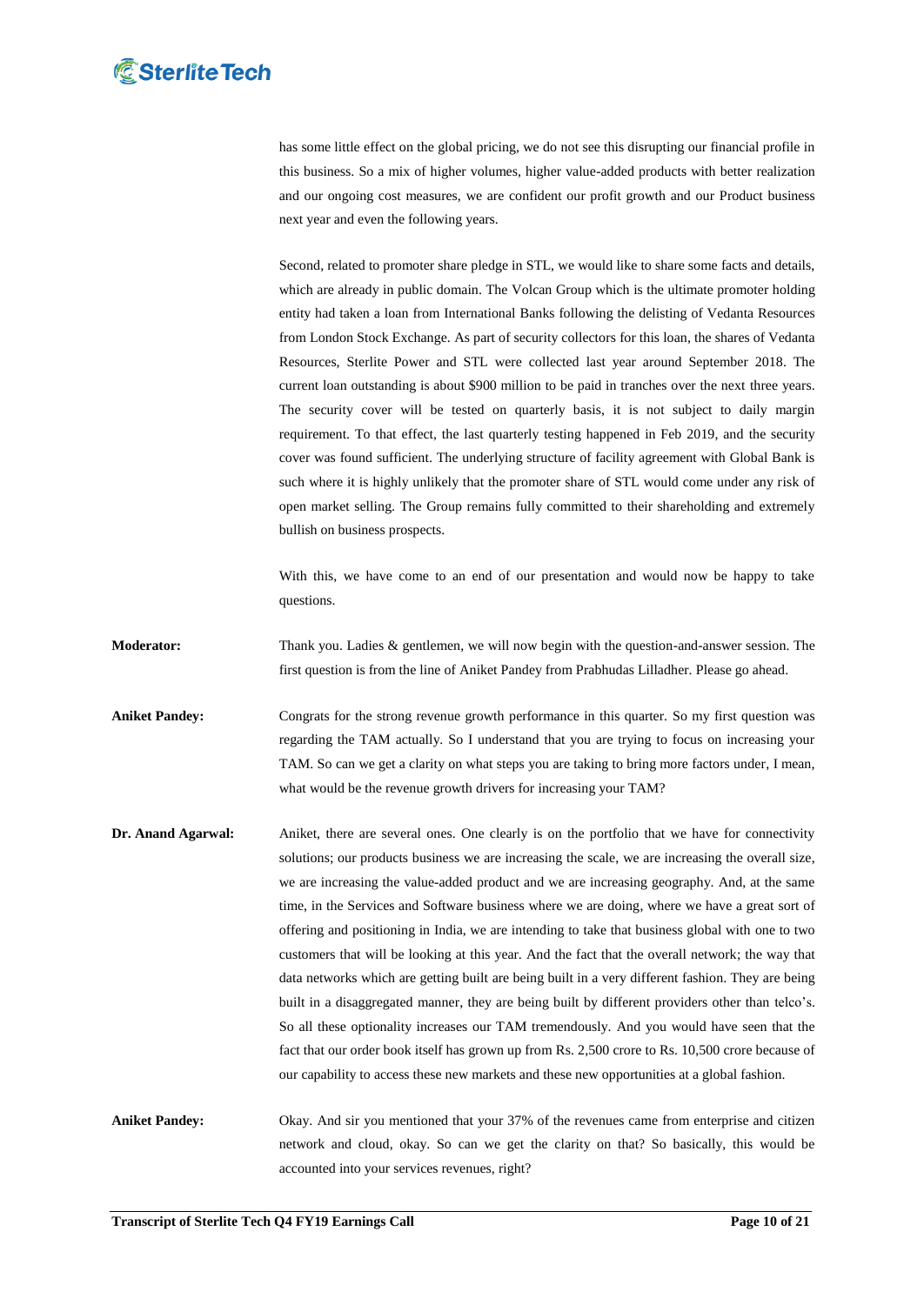

- **Dr. Anand Agarwal:** So this is across, so as we have been now mentioning that what we are doing is for various sets of customers. So Citizen Network's will be say, for instance part of BharatNet. So for BharatNet, we will be selling them the cables but at the same time we will be building networks. So for enterprises, it will be different. I mean, for them we will be selling the products separately and building the networks. And within Services, at times, the opportunities for both products and software are often included.
- Aniket Pandey: What does the revenue mix looks like in this quarter?
- **Dr. Anand Agarwal:** Between?
- **Aniket Pandey:** So sort of, what is the revenue mix in this quarter? I mean Product and Services in this quarter.
- **Dr. Anand Agarwal:** Close towards 50-50. About 52% in services and 48%, something like that.
- **Aniket Pandey:** Okay. And sir in the order book, what is the mix?
- **Dr. Anand Agarwal:** Yes. Order book is about Rs. 5,500 crore with Products and Rs. 5,000 crore is Services and Software.
- **Moderator:** Thank you. The next question is from the line of Kunal Sangoi from Aditya Birla Sun Life Mutual Fund. Please go ahead.
- **Kunal Sangoi:** Congratulations to the management for a very strong set of numbers. My question is with regards to the realization on the fiber side. You did indicate that there has been some softening in the China market as well as in India. So if you can elaborate a little more with regards to what kind of quantum decline has been there in terms of cable as well as fiber?
- **Dr. Anand Agarwal:** So Kunal, overall, we have been maintaining that the business operates in the price range of \$7 to \$8. And over the last couple of years, we were seeing it on the northern side closer to \$8. We are seeing some degree of softening happening essentially in China and India where the pricing has reached closer to \$7 level. At the same time, for us as a Company, we have this mix of long-term contracts in Europe as well as what we do in India. So the average pricing has been between \$7 and \$7.50.
- **Kunal Sangoi:** Right. So do you see incrementally, given that or most of our contracts are long-term, but the incremental contract that we sign up for say CY20 and beyond, there you see the pricing getting tagged at the lower end of that range?
- **Dr. Anand Agarwal:** We haven't seen that, and we haven't even seen the impact of any of this pricing reaching Europe or U.S. And since bulk of our sales for the Product business happens in those areas, we clearly believe that whatever has happened due to this one tender, which was due to stock levels reaching extremely high levels in China. This is more of an aberration rather than a continuous situation.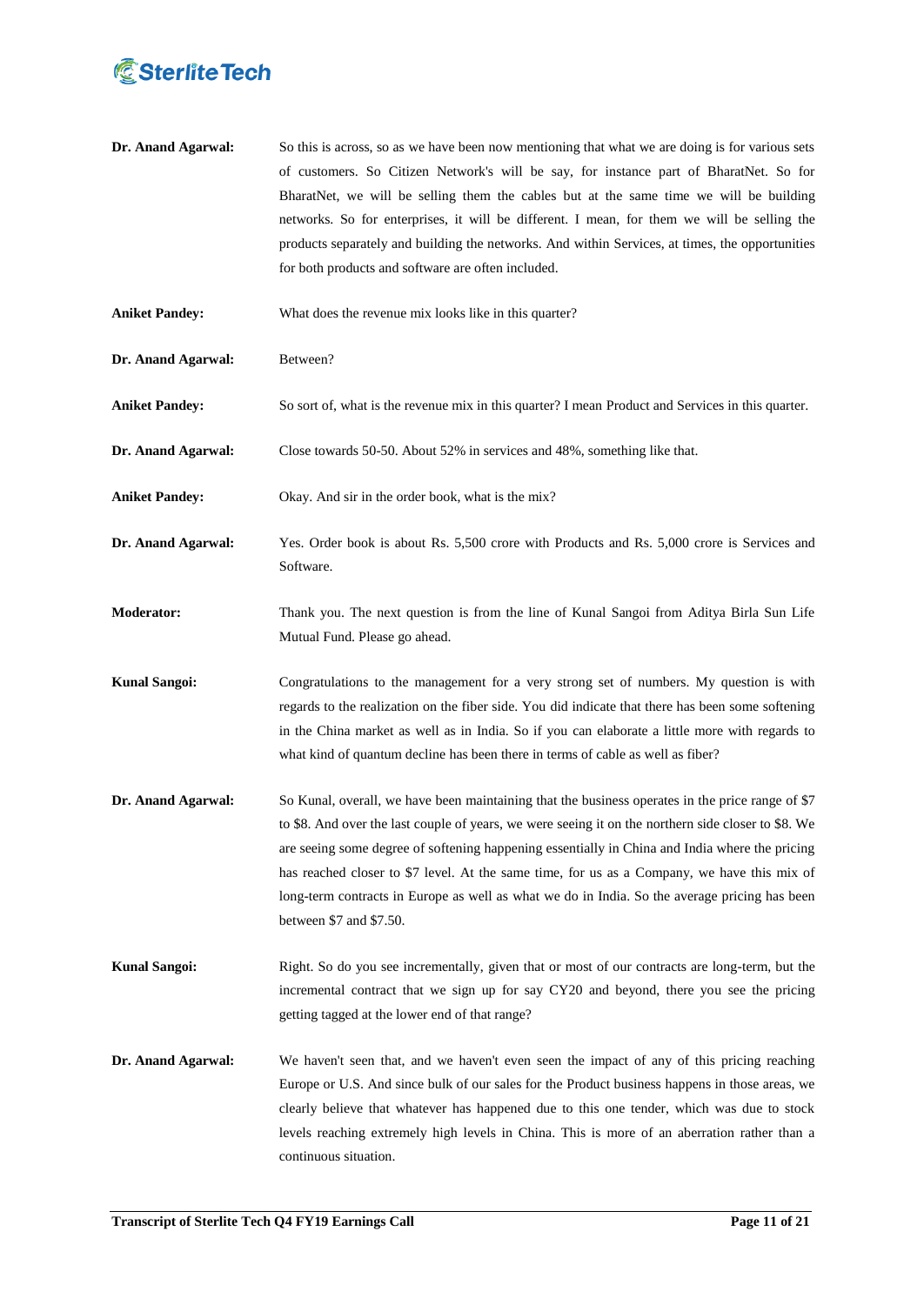**Kunal Sangoi:** With regards to India pricing, I wanted to understand.

**Dr. Anand Agarwal:** So Kunal, the India price and global; it is extremely similar pricing level. So India pricing has some more localized influence of what we saw in China and Asia, but it's not extremely disaggregated or disintegrated from the global pricing levels.

**Moderator:** Thank you. We will move on to the next question that is from the line of Mukul Garg from Haitong Securities. Please go ahead.

- **Mukul Garg:** Congratulations to the management for the stellar revenue growth this quarter. First, Anand, if I look at the revenues for this quarter and if I compare that with the increased account receivables and contract assets, it looks like there is a very healthy component of the MahaNet and in the Navy contract in these. Can you help us with the progress on these two contracts? And how much has been completed in fiscal 2019? And how all this will flow to FY20 onwards?
- **Dr. Anand Agarwal:** Mukul, overall, the contract part is fully on track and on target. I can only tell you that of the total revenues that we did in FY19, about 37% of it comes from Services and Software, which includes the Navy, which includes MahaNet, which includes rollout for the telco providers, which includes the Smart Cities. I would not be able to give you numbers contract wise because it's not right. The contracts are all running on time.
- **Mukul Garg:** Understood. And just to continue on the contract assets because this has come in for the first time in your balance sheet; should we expect this to increase going forward as we move more into a steady state on the Navy side? Or this will start clearing off from next few quarters? Just if you can help us with how this will flow through.
- **Anupam Jindal:** Sure. Mukul, this is Anupam, and I will address this question. So in terms of this current FX that are in those other contract FX and receivables; so as we move towards Services businesses and that business is becoming like larger share at 50%-52% right now. So it will flow in line with the revenue mix. And I can't really give what kind of range it will play out, but as we complete the projects, some parts will get into receivable and then collection and all that. So it's a cycle from inventory to current FX to receivables. So it will be in line with what revenue we will have. It's just a classification. Otherwise, it's a part of that inventory receivables and those kinds of things.
- **Mukul Garg:** Got it. And if I may ask one book-keeping question. If you can just help us with the margin profile in the products and services business lines this quarter and any utilization figure for the same?
- **Anupam Jindal:** So utilization, Mukul, has been in line with the previous quarters, almost 100% capacity utilization. We are operating at product level. In terms of the margin profile, the Services business is doing close to 11% and it's moving up now because as we see larger volume, larger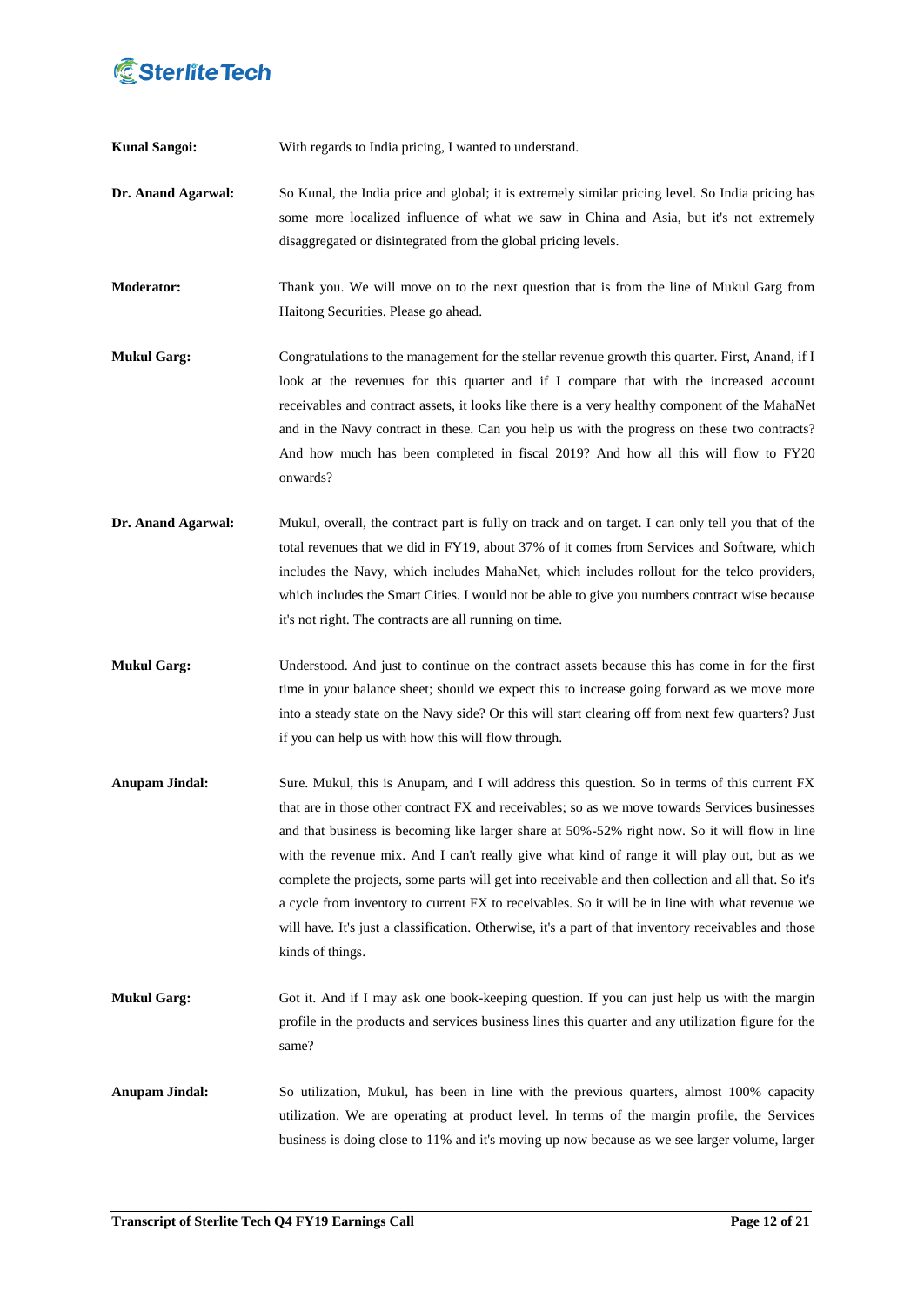

revenue coming in, so economies of scale benefits has started coming in. In terms of the product margin, currently it's about 26% for the quarter. Full year, it was about 29%, 30%.

- **Moderator:** Thank you. The next question is from the line of Neerav Dalal from Maybank. Please go ahead.
- **Neerav Dalal:** I would want to know, when would the new facility start to contribute to the revenues? Would it be from the third quarter onwards or second quarter onwards?
- **Dr. Anand Agarwal:** Neerav, the commercial production will start in Q2. I think we will start seeing any material revenue coming in from Q3 and Q4 only, H2 of this year.
- Neerav Dalal: Okay. And very quickly, what would be the optical fiber cable prices at the moment?
- **Dr. Anand Agarwal:** Cable pricing is just a derivative of the fiber pricing plus the margin. So it is in a range based on the various types of. We look at that from a margin perspective and the margins for optical fiber cables continue to be the same that we have always had.
- **Moderator:** Thank you. The next question is from the line of Deepak Poddar from Sapphire Capital. Please go ahead.
- **Deepak Poddar:** Sir just wanted to understand on the profitability front. FY19, we did about \$85 million. Fourth quarter, we were at a run-rate at about \$90-\$92 million. But we are still guiding kind of \$100 million profitability next year. So given that last 4 years we have grown at a CAGR of 54%- 55%; so is that what we are looking at tapering of our growth in terms of our profitability maybe?
- **Dr. Anand Agarwal:** Typically as a Company, we do not give out any guidance. We had created a directional frame in 2017 where we said we will deliver at least a \$100 million profit by FY20. We are saying we continue to meet that commitment. Definitely, by the way we are performing, you are essentially saying that we should be able to exceed it. Maybe we will, but we are essentially saying what we committed in 2017 we will at least deliver that in FY20.
- **Deepak Poddar:** Okay, understood. And in Services and product mix, how do you see that in the next two to three years in terms of revenue mix?
- **Dr. Anand Agarwal:** Its' increasing year-by-year. So last year, Services and Software was about 26%. This year, it's close to 37%. Order book is close to 50%-50%. So I think it will inch from, say, 37% going towards 50% over the next couple of years.
- **Deepak Poddar:** The next couple of years. And that is what will kind of result in EBITDA margin guidance?
- **Dr. Anand Agarwal:** Absolutely, absolutely. And that's why we are guiding that progressively the EBITDA margin would be in the 18% to 20% range, but the ROCE will start getting **(Inaudible)**.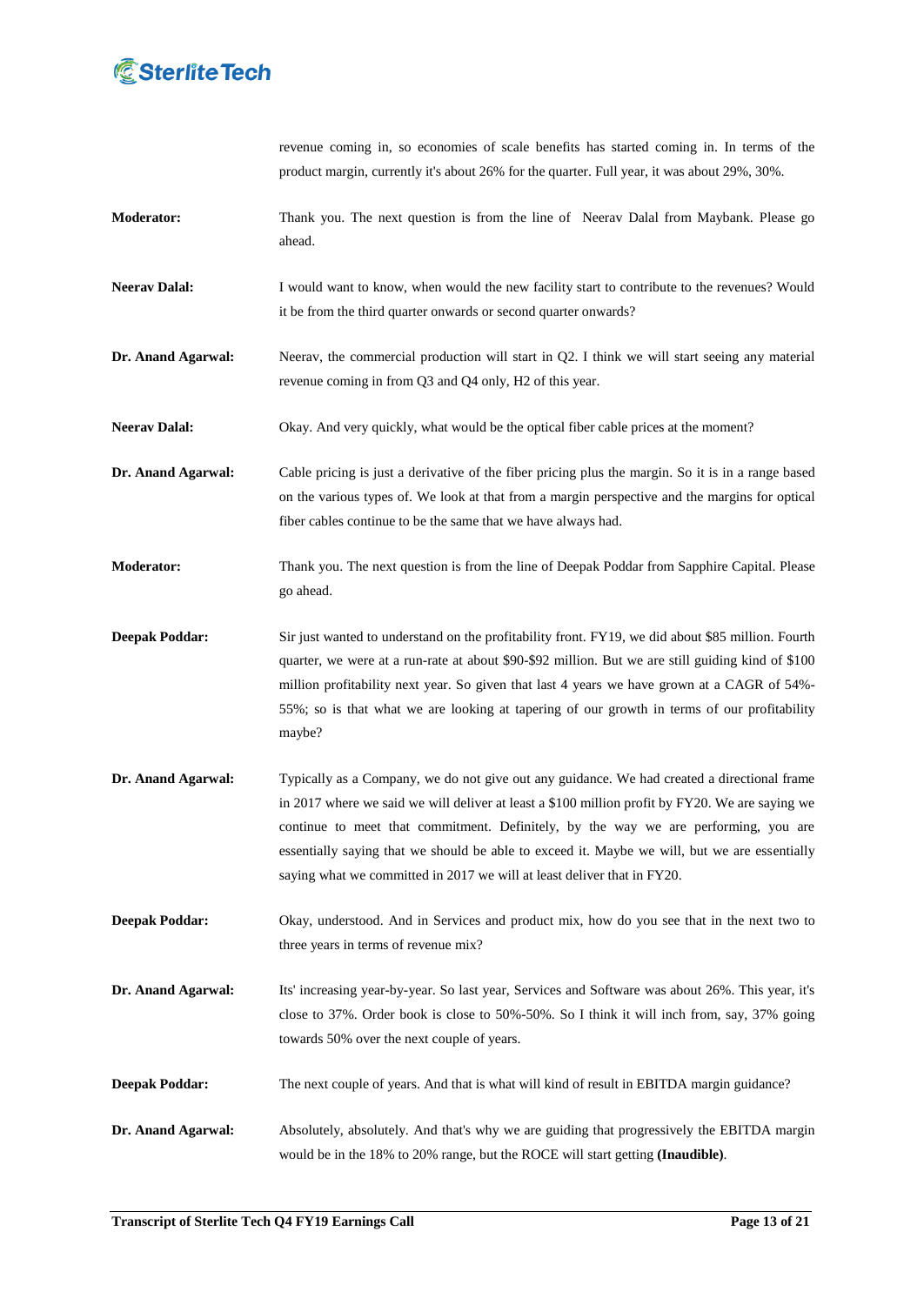

- **Anupam Jindal:** Plus, I think, one more thing I would like to add; the fact that we continue to talk about absolute increase in EBITDA growth and second, within the boundary line of ROCE. So as long as these two things are maintained, I think that delivers good growth with the discipline of ROCE.
- **Dr. Anand Agarwal:** And this is happening on the backdrop of the fact that our fiber facilities towards \$50 million are getting commissioned. Our cable facilities starts coming online. So we will see good granular growth on both the businesses. Services will definitely grow faster because it's coming from a smaller range.
- **Moderator:** Thank you. We will move on to the next question. That is from the line of Harshit Patel from Equirus Securities. Please go ahead.
- **Harshit Patel:** Congratulations for a very good set of numbers. Sir, I have two questions. The first; so sir, we heard earlier that had 10 million fiber kilometer of capacity would it be operational by March 2019. So will we get to see some amount of volumes in the first quarter of FY20?
- **Dr. Anand Agarwal:** Harshit, that has started, and we are already doing some sort of trial and commercial production for \$40 million. But as I said, the material volumes will start coming in from H2. There is some small volumes which are even coming in the current months as we are moving.
- **Harshit Patel:** Okay. So you are saying that we had some sort of benefits from the additional volume in the fourth quarter itself?
- **Dr. Anand Agarwal:** No the current, in Q1, we are seeing some volume coming in, but it will not be material enough for either our volumes, revenues or margins.
- **Harshit Patel:** Okay. Understood. And sir, on to the second question. So what do you think would be a blended capacity utilization for our new facility, which is 20 million fiber kilometers in the next year?
- **Dr. Anand Agarwal:** We are planning to run the capacity at its full level and because fiber runs at give the best operational leverage at full capacity. And we are completely planning that FY21 we will run it at its full capacity.
- **Moderator:** Thank you. The next question is from the line of Ashish Kacholia from Lucky Investment Managers. Please go ahead.
- **Saurabh Poddar:** Hi sir, Saurabh Poddar here. I have a question regarding the order book. Out of the Rs. 5,000 odd crore product order book we have, can you give us a geographical mix, how much is export? How much is within India itself?
- **Dr. Anand Agarwal:** Saurabh it would be almost 70% of that will be exports and largely Europe dominated. So India, currently, we have larger outlook but it keeps moving more in terms of quarter-to-quarter delivery confirmation.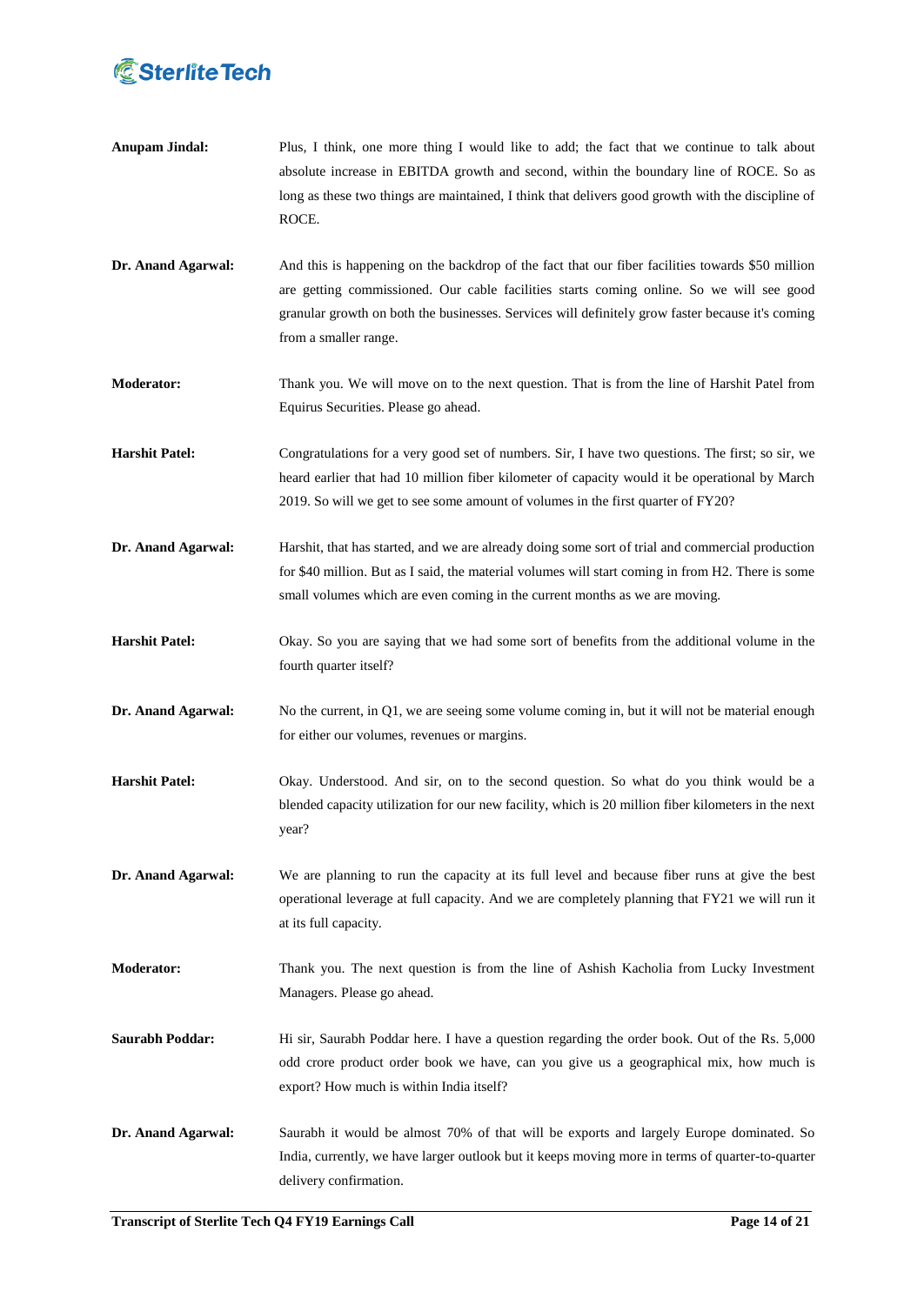# *<u>C</u>* Sterlite Tech

| <b>Moderator:</b>    | Thank you. We will move onto the next question. That is from the line of Riya Mehta from<br>Anand Rathi. Please go ahead.                                                                                                                                                                                                                                                                                                                                                                |
|----------------------|------------------------------------------------------------------------------------------------------------------------------------------------------------------------------------------------------------------------------------------------------------------------------------------------------------------------------------------------------------------------------------------------------------------------------------------------------------------------------------------|
| <b>Riya Mehta:</b>   | Congratulations on good set of numbers. Sir basically, you said you are diversifying in the<br>geographical locations. So could you give a glance on which all geographies that you are<br>planning to expand into; where do you see the major traction coming from?                                                                                                                                                                                                                     |
| Dr. Anand Agarwal:   | In Europe we are continuing to deepen our presence, and we have seen (Inaudible). We are<br>strengthening our presence in Middle East and Latin America and we are starting to do some<br>forays in North America as well as we have started some things in North America and we will,<br>over the next two to three years, have North America also as an important market for us.                                                                                                       |
| <b>Riya Mehta:</b>   | Okay. And in order to capture the North American market, do we see any other inorganic form<br>of growth or?                                                                                                                                                                                                                                                                                                                                                                             |
| Dr. Anand Agarwal:   | So the plan is all organic and we have been investing in that market over the last couple of<br>years. And currently it's all in organic.                                                                                                                                                                                                                                                                                                                                                |
| <b>Moderator:</b>    | Thank you. We will move on to the next question. That is from the line of Agastya Dave from<br>CAO Capital. Please go ahead.                                                                                                                                                                                                                                                                                                                                                             |
| <b>Agastya Dave:</b> | Sir, I have to ask like two-three questions. So sir, the appointments, can you elaborate a bit<br>more? There were three new appointments, especially one that was interesting from the data<br>analytics side. Could you elaborate what you are planning there? Second sir, on a quarter-on-<br>quarter basis and on a year-on-year basis, if I do incremental breakdown on incremental<br>turnover, our margins were like really-really compressed? So you mentioned 400 basis points. |
| <b>Moderator:</b>    | The line for the current participant has dropped from the queue. We will move on to the next<br>question. That is from the line of Alok Deora from Yes Securities.                                                                                                                                                                                                                                                                                                                       |
| <b>Alok Deora:</b>   | Congratulations on the great set of numbers. So I just had a couple of questions. One was on<br>the capex; so what kind of capex we are looking for FY20 and 2021?                                                                                                                                                                                                                                                                                                                       |
| Dr. Anand Agarwal:   | Alok, in the current year, it is essentially the last part of the capex, which will happen for the<br>\$50 million and the bulk of the capex that we will be doing for the cable facility. So we will be<br>between Rs. 500 crore to Rs. 550 crore we will be spending this year.                                                                                                                                                                                                        |
| <b>Alok Deora:</b>   | Okay. And sir, I just wanted to know like we are reaching around 50 million fiber capacity by<br>June 2019. So currently, what is the capacity run rate we are operating with? Because I believe<br>some bit of it must be already operational, right?                                                                                                                                                                                                                                   |
| Dr. Anand Agarwal:   | So we are currently running at the normalized capacity of 32 million-33 million. And the 40<br>million commissioning is currently happening and as I said, some part is happening, and the 50<br>million will start happening after June. So in H2 we will see some sort of volume impact of the<br>new capacity.                                                                                                                                                                        |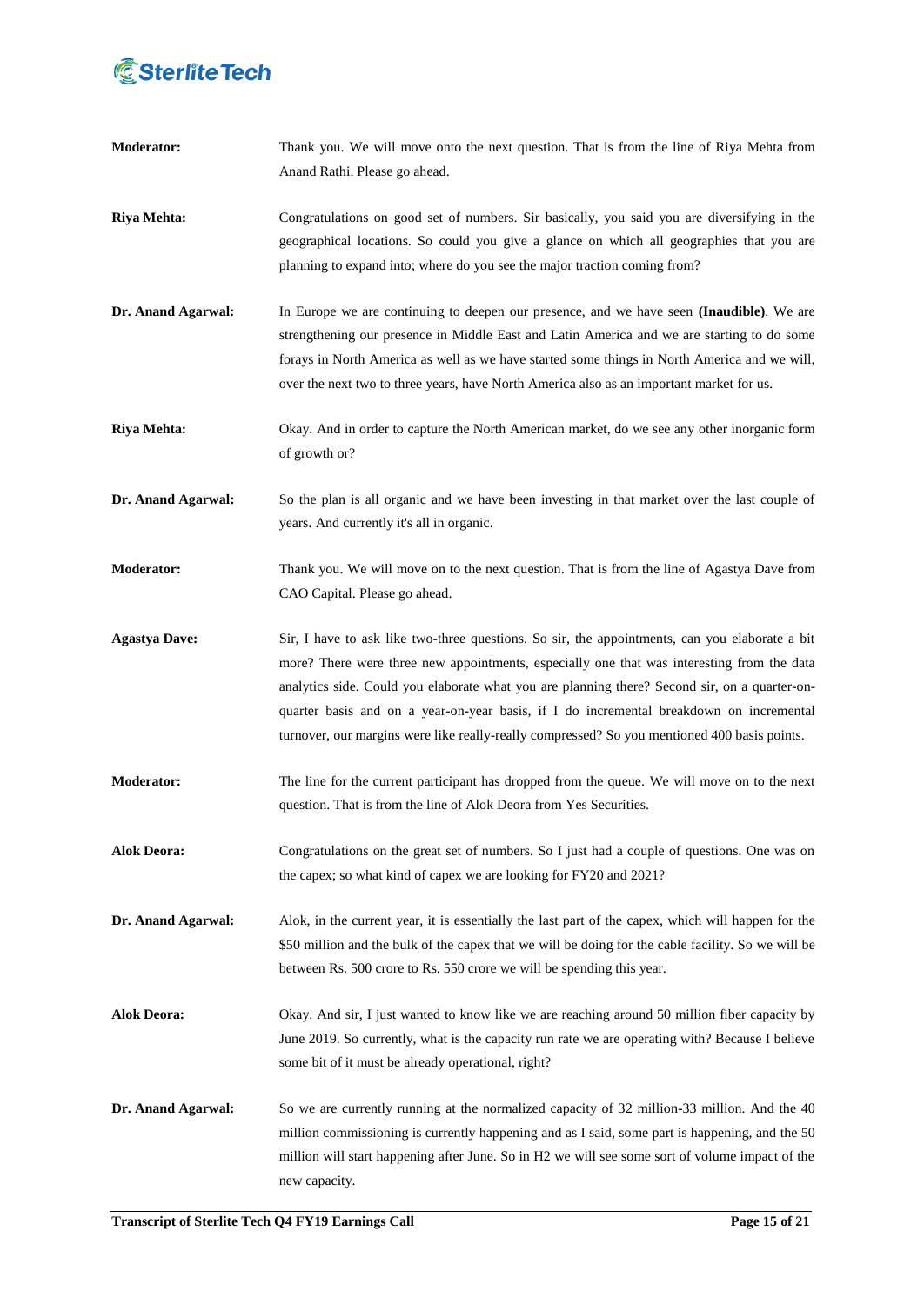# *<u>C</u>* Sterlite Tech

| <b>Alok Deora:</b>    | Okay, sir, just one last question, if I may. In China, we have a very little exposure. So are we<br>looking at penetrating more in that market? Or are we happy with the demand, which we are<br>seeing from Europe and other regions?                                                                                                                                                                                                                                                     |
|-----------------------|--------------------------------------------------------------------------------------------------------------------------------------------------------------------------------------------------------------------------------------------------------------------------------------------------------------------------------------------------------------------------------------------------------------------------------------------------------------------------------------------|
| Dr. Anand Agarwal:    | Yes. We are continuing our presence in China, so China is about 5% of our sales. We will<br>continue to have a presence in China, and we will continue to grow in other markets. And as<br>China markets also improve, we are continuing to be extremely bullish on China as a market as<br>well.                                                                                                                                                                                          |
| <b>Moderator:</b>     | Thank you. We will move on to the next question. That is from the line of Shashi Bhusan from<br>Axis Capital. Please go ahead.                                                                                                                                                                                                                                                                                                                                                             |
| Shashi Bhusan:        | Thanks for taking my question and congrats on a good quarter. So I have couple of<br>bookkeeping questions. There is an odd jump in your trade receivables and in contract asset<br>like an almost Rs. 2,500 crore odd. Is it largely because of some of the navy contract, the<br>Bharat Net contact? Can you give some color on this?                                                                                                                                                    |
| <b>Anupam Jindal:</b> | Yes, so Shashi, you are right; as we are executing the projects, so a lot of work is happening on<br>the ground and therefore the assets are appearing partly in receivables increasing and partly in<br>other contract assets. So as we continue to move towards our Services, some of that will get<br>into collection mode from the Q1 onwards, and some of that will continue to appear in these<br>categories.                                                                        |
| Shashi Bhusan:        | And also the trade payable has increased by Rs. 1,900 crore. Any input on this as well?                                                                                                                                                                                                                                                                                                                                                                                                    |
| <b>Anupam Jindal:</b> | Yes. So basically, the way we are working, we have some of the bough-out materials for which<br>we have the matching payment profile. So this is how we are able to have our contract worked<br>out so that we don't really have to be cash-out during the execution of the project.                                                                                                                                                                                                       |
| Shashi Bhusan:        | And also if I look at your PP&E and CWIP, that has jumped by Rs. 600 crore in this quarter<br>compared to the last quarter.                                                                                                                                                                                                                                                                                                                                                                |
| <b>Anupam Jindal:</b> | So that was essentially the work which we have done in the project for \$50 million capex<br>expansion, so that is what we are seeing. So it's not the last quarter maybe you are referring to<br>the September quarter and where we published our balance sheet. So from that perspective, yes,<br>in the last six months or so, that kind of number would have gone up. And plus we also had<br>Metallurgica Bresciana reclassification of certain assets and all those kinds of things. |
| Shashi Bhusan:        | Okay. So all those have come in, in this quarter?                                                                                                                                                                                                                                                                                                                                                                                                                                          |
| <b>Anupam Jindal:</b> | Yes.                                                                                                                                                                                                                                                                                                                                                                                                                                                                                       |
| Shashi Bhusan:        | And we are guiding for Rs. 500 crore to Rs. 550 crore of capex for the next quarter?                                                                                                                                                                                                                                                                                                                                                                                                       |
| Dr. Anand Agarwal:    | Next year                                                                                                                                                                                                                                                                                                                                                                                                                                                                                  |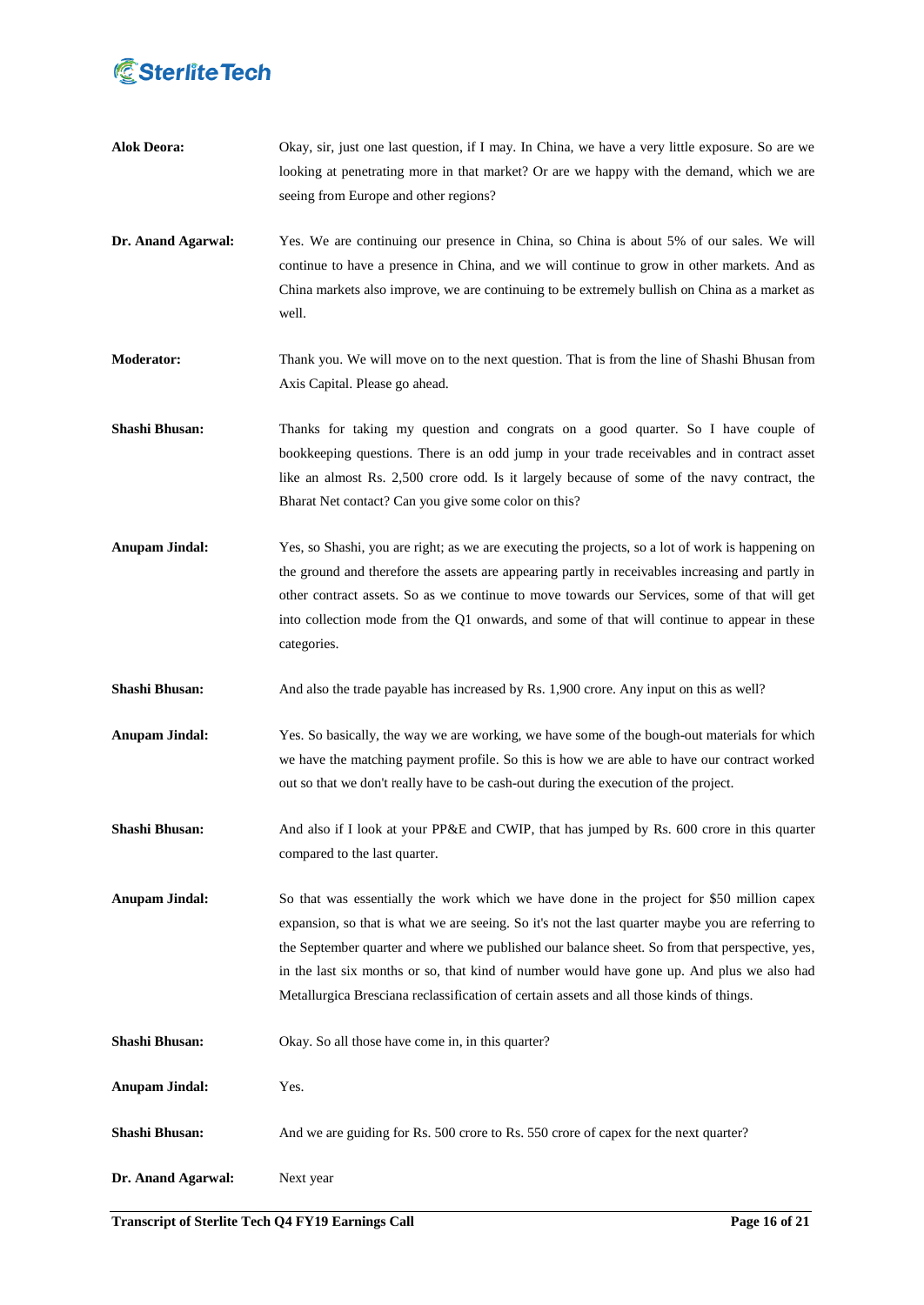

| <b>Shashi Bhusan:</b> | Yes.                                                                                                                                                                                                                                                                                                                                                                                                                                                                                                    |
|-----------------------|---------------------------------------------------------------------------------------------------------------------------------------------------------------------------------------------------------------------------------------------------------------------------------------------------------------------------------------------------------------------------------------------------------------------------------------------------------------------------------------------------------|
| <b>Moderator:</b>     | Thank you. We will move on to the next question. That is from the line of Agastya Dave from<br>CAO Capital. Please go ahead.                                                                                                                                                                                                                                                                                                                                                                            |
| <b>Agastya Dave:</b>  | Sir, I am just calculating quarter-on-quarter incremental EBITDA on incremental revenue and<br>also Y-o-Y, same number. And this time the number has (Inaudible). Is it a lot to do with the<br>bought-out components that you just mentioned that we have got a huge bump up in our<br>revenues this year where we will earn very little on the bought-out components? Is that in the<br>biggest reason or is it just what you (Inaudible)?                                                            |
| Dr. Anand Agarwal:    | Agustya, your voice is breaking again. So we are getting part of your questions, but we are not<br>getting the entire thing.                                                                                                                                                                                                                                                                                                                                                                            |
| <b>Agastya Dave:</b>  | Maybe I'll take it off line, sir. Irony of ironies.                                                                                                                                                                                                                                                                                                                                                                                                                                                     |
| <b>Moderator:</b>     | Thank you. We will move on to the next question. That is from the line of Rajesh Kothari from<br>AlfAccurate Advisors. Please go ahead.                                                                                                                                                                                                                                                                                                                                                                 |
| Rajesh Kothari:       | Can you little bit see the; in fourth quarter while revenue has significant increase but margins in<br>H2 almost like collapsed. So was it any one-off, was it any bought-out item kind of thing,<br>which is resulting into higher revenue but lower margin? That is question number one. And a<br>related question is if you are guiding 18% to 20% margin, do you think this kind of a revenue<br>growth was your weakness will it continue at this kind of a pace?                                  |
| Dr. Anand Agarwal:    | Rajesh, I think you'll have to understand the texture of our business a bit deeper. So there has<br>been no collapse or anything like that. The margin mix has shifted, and it has been shifting in a<br>very structured fashion from Q1 to Q4. Q3, the margin shift was about 67% was for Products,<br>33% was Services, which has moved to 52% Services. And these two businesses<br>characteristically have different margin profiles. And that's why quarter-on-quarter, you see a<br>margin shift. |
| Rajesh Kothari:       | So from here on, as we move into Q1FY20, the Product business which is 67% it is how much<br>right now in fourth quarter you mentioned?                                                                                                                                                                                                                                                                                                                                                                 |
| Dr. Anand Agarwal:    | 48% in fourth quarter. And we do not look at businesses from a quarter-to-quarter perspective.<br>And that's why                                                                                                                                                                                                                                                                                                                                                                                        |
| Rajesh Kothari:       | And full year how much is this Product?                                                                                                                                                                                                                                                                                                                                                                                                                                                                 |
| Dr. Anand Agarwal:    | Please understand for that overall year, the Products was 63% and Services was 37%. And<br>that's the overall outlook. What I said earlier that in structured way, the Products and Services<br>will move from; last year it was 26% moving to 37%. And in the next two to three years, it will<br>move closer to the 50%, and that's where we are guiding. The margins overall as a Company                                                                                                            |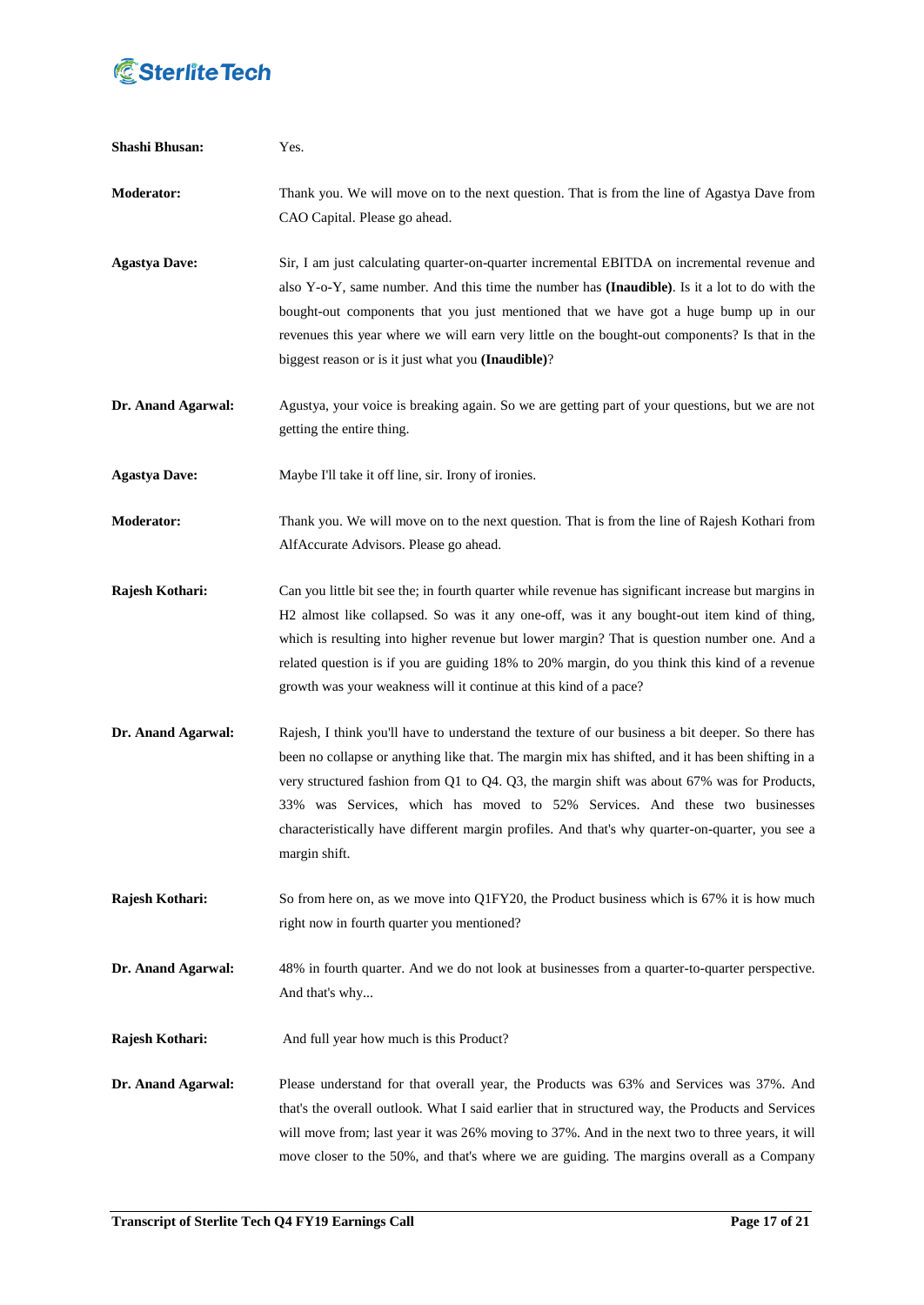

would be a mix of the two businesses staying between 18% to 20% and with a high ROCE business.

- **Rajesh Kothari:** But in that case your working capital because you said that it is going to enhance your ROCE as we move towards the Services business while it may dilute blended margins. But If I look at your revenue growth versus your full year basis since you said that let's not look at it quarteron-quarter, on full year basis the increase in working capital is significantly higher than increase in revenue. So how do you justify that?
- **Anupam Jindal:** So basically, if you look at when we are talking about ROCE, it is a mix of fixed asset and the working capital. So in Services business, the working capital, as we have been explaining, is slightly higher than our Products business. But if you look at it, it doesn't require us to invest in fixed asset. So these are the things which you need to understand. Maybe we will have to spend some time with you to understand and make you understand the overall business characteristics. For the Product business, it's asset heavy where we need to invest in fixed plant and capital, and therefore, the growth comes from there. The Services business, which is more of a asset-light model where we have working capital as the only asset.
- **Rajesh Kothari:** Okay. It will be great if you can from the next presentation, probably you can give Products, Services break-up in presentation itself so that we don't ask questions on this.
- **Dr. Anand Agarwal:** We have explained that in our opening commentary, we explained that. And maybe we can explain later.
- **Moderator:** Thank you. The next question is from the line of Pritesh Chheda from Lucky Investment Managers. Please go ahead.
- **Pritesh Chheda:** So just trying to connect your comments on pricing in the margins performance and the backlog. You said that the pricing is now closer to \$7 in that \$7 to \$8 range. Just wanted to know whether this pricing has slowed down to your margin? And this pricing is now reflected in your new order backlog? And generally, a large portion of your business is fixed price, so just wanted to know if this new pricing is there in the backlog and the margin, what you reported for quarter four.
- **Dr. Anand Agarwal:** Yes, Pritesh. So some part of that pricing has flown into the quarter 4 margins, and that's where we talked about that the margins of the Product business is that used to be at 28%-28.5%, has moved to 26% during the quarter. For the whole year, the margins have remained almost similar for the Product business within FY18 and FY19. But we think the margins, the normalized margin for the Products business will be at 25% to 26%. Services will be closer to 11% to 12%. And the blended will be between 18% to 20%.
- **Pritesh Chheda:** Okay. And the new backlog that you have, or let"s say the backlog that you have is on the new pricing.
- **Dr. Anand Agarwal:** Absolutely.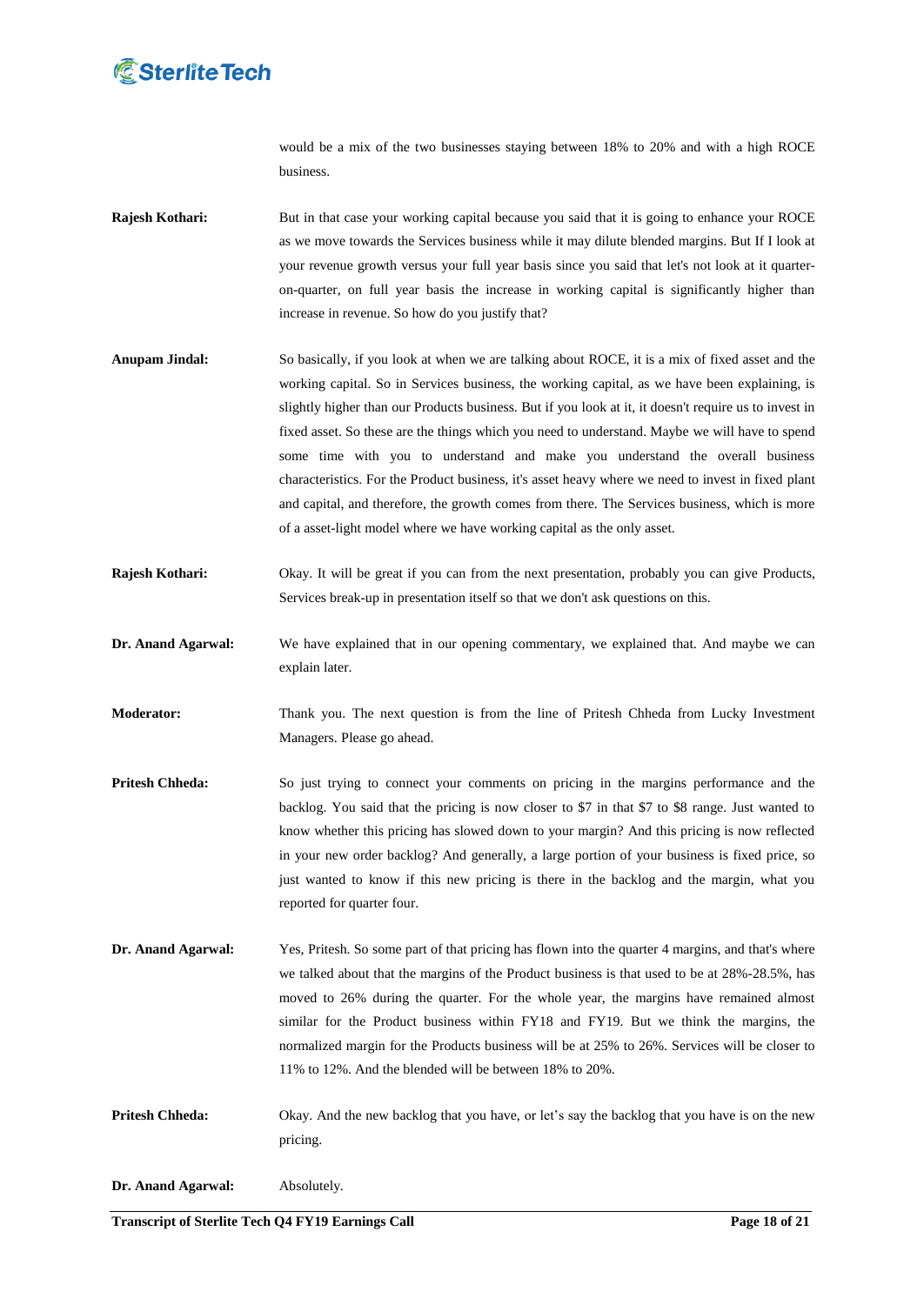**Pritesh Chheda:** Okay. So just to clear here, incrementally what we see is about 26% odd margin on the Products business which was also in the quarter four.

**Dr. Anand Agarwal:** In the quarter four, it was 26% where a large part of it has moved in and the Products business, this has been the characteristics margin between 24% to 26%.

**Pritesh Chheda:** Okay. My second question is on the working capital intensity. So just wanted to understand, when you do the projects business because this was one full year where we have a huge change in the mix as well as the acquisition. So now the working capital intensity which we see in the balance sheet is at about 20% of sales. Is that the working capital intensity which we should look forward with a rising bias because your Product mix will keep on changing in favor of Services or do you have any other comments here?

**Dr. Anand Agarwal:** No essentially, in terms of the overall number of days for our net working capital they have not changed significantly. So we were at about Rs. 555 crore when the revenues were about Rs. 3,200 crore, so closer to about 70 days of working capital. And we are closer to about 75 days of working capital with Rs. 1,000 crore of net working capital on Rs. 5,000 crore of revenue. So as an overall mix, as we continued to run both these businesses prudently and the reason why we are expecting the return on capital employed to be high is that we continue to operate this business with similar or slightly higher net working capital but without any fixed assets.

**Pritesh Chheda:** But at the ROCE level is it similar to Products business or higher than Products business?

**Dr. Anand Agarwal:** See it is higher than Products business and that's where we have continued to maintain a guideline that we will generate ROCE"s of north of 25%.

**Pritesh Chheda:** Okay. On the capex side, sir, you mentioned Rs. 500 crore, that was for FY20, and that's growth capex. What will be the maintenance capex if any or it includes here? And what will be your capex for FY21?

**Dr. Anand Agarwal:** So that Rs. 550 crore also includes maintenance capex. And as we move forward in FY21, it will come down to about Rs. 200 crore to Rs. 250 crore, something of that order. In FY21, it will be the final stages of our cable capex actually getting established. And post that, we do not have any current program.

**Pritesh Chheda:** And what optic fiber volumes would you record in FY20?

**Dr. Anand Agarwal:** It's difficult to say that right now. Let us have the plant establish, commissioned and we can give you more color on this at the end of Q1 and Q2.

**Moderator:** Thank you. We will move on to the next question. That is from the line of Varinder Bansal from Panthom Act. Please go ahead.

**Varinder Bansal:** Most of the questions in my mind have been answered. So just can you update us on what are the latest pricing on the OF side in China right now? Spot and long-term rates?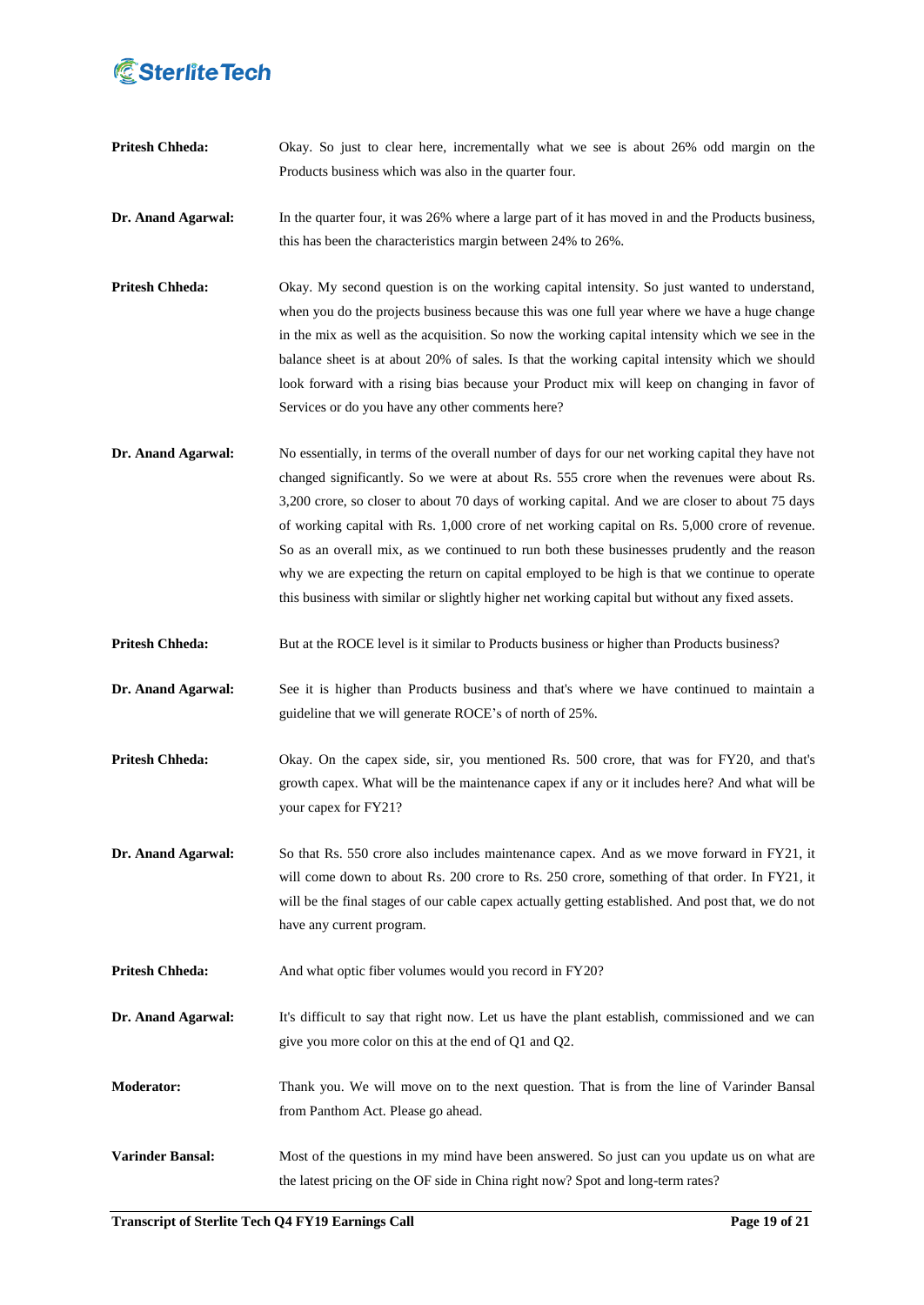

**Dr. Anand Agarwal:** Varun, we do not, I mean, as we said, we focus more on overall market scenario. For us it is between \$7 to \$7.50. And we do not operate in spot market in any case. So for us it's difficult to comment on these numbers for China.

**Varinder Bansal:** Have you been requested at all by the long-term players for the upcoming capacity for renegotiation at all?

**Dr. Anand Agarwal:** No. Not currently.

**Moderator:** Thank you. The next question is from the line of Nitin Rao from Alpha Ideas. Please go ahead.

- **Nitin Rao:** So my question is related to the Services business and it is going to play a very big part in our revenue mix, going forward. So my question is, the Services that we provide to our customers, are they similar to IT services in the sense they are sticky revenues. So let's stay after one year in the contract chances are very high it will get renewed? Or is this one time when we deploy the network?
- **Dr. Anand Agarwal:** So, Nitin, initially there is a capital part of the revenue of the order book typically about 70% of that is the capital part, which gets deployed on a two year basis. And the 30% of it is in terms of annuity for typically seven to eight years after that. So the way we look at it, see, we finished one contract for army which was the Rs. 1,500 crore contract. So now it's moving on to our AMC phase, which is about Rs. 500 crore. Our Navy order, which is Rs. 3,500 crore, about Rs. 2,500 crore is capex, Rs. 1,000 crore is AMC. So that AMC part start getting accumulated and from FY22 and FY23, the AMC part starts becoming a significant part as we move forward. Right now, the bulk of our revenues is coming in from the capex part. But as we have executed, say over Rs. 10,000 crore of orders, the AMC part starts becoming more and more important as well.
- **Nitin Rao:** Great. Just a follow-up to that. So are we saying that our Services business will only come in to those customers whose networks were deployed?
- **Dr. Anand Agarwal:** Yes. That's clearly our focus. We do not do Services at least the management of network we do not create. That's a conscious call. And since we are seeing great opportunities of network creation across customer segments, across geographies, we will be maintaining that approach.

**Moderator:** Thank you. Ladies and gentlemen, that was the last question. I now hand the conference over to Dr. Anand Agarwal for his closing comments.

**Dr. Anand Agarwal:** Thank you and this concludes the STL Q4 FY19 earnings call. I would again like to thank everyone for attending this call and for showing interest in our Company. I hope we were able to address and clarify all your queries and comments. And for any further questions and discussions, you can feel free to contact the IR team, including myself and Anupam. And we look forward to continuing the conversation with you in the future. Thank you.